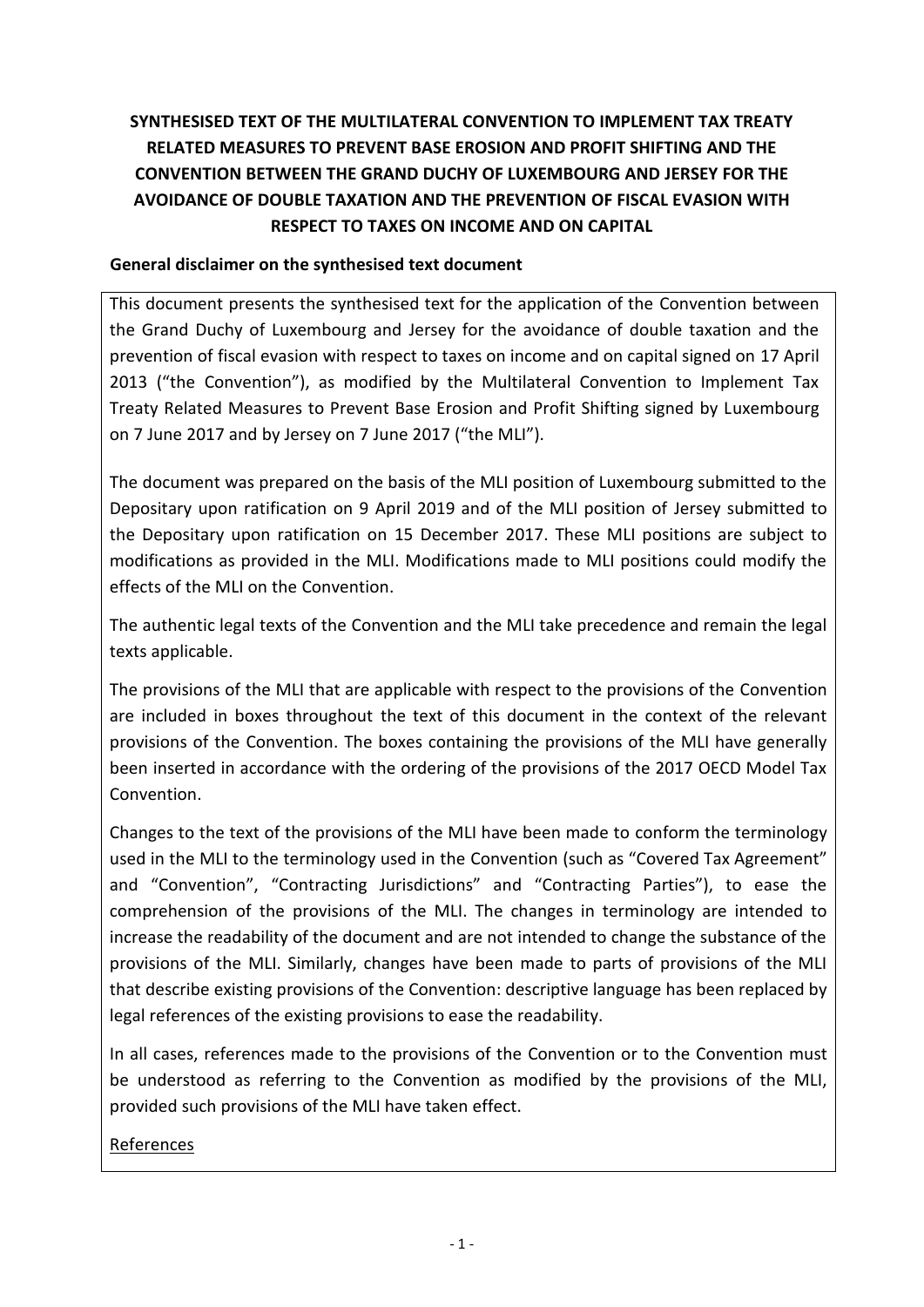The authentic legal text of the Convention can be found at the following link:

[impotsdirects.public.lu](https://impotsdirects.public.lu/fr.html)

The text of the MLI and the MLI position of Luxembourg submitted to the Depositary upon ratification on 9 April 2019 and of the MLI position of Jersey submitted to the Depositary upon ratification on 15 December 2017 can be found on the **MLI Depositary (OECD)** webpage.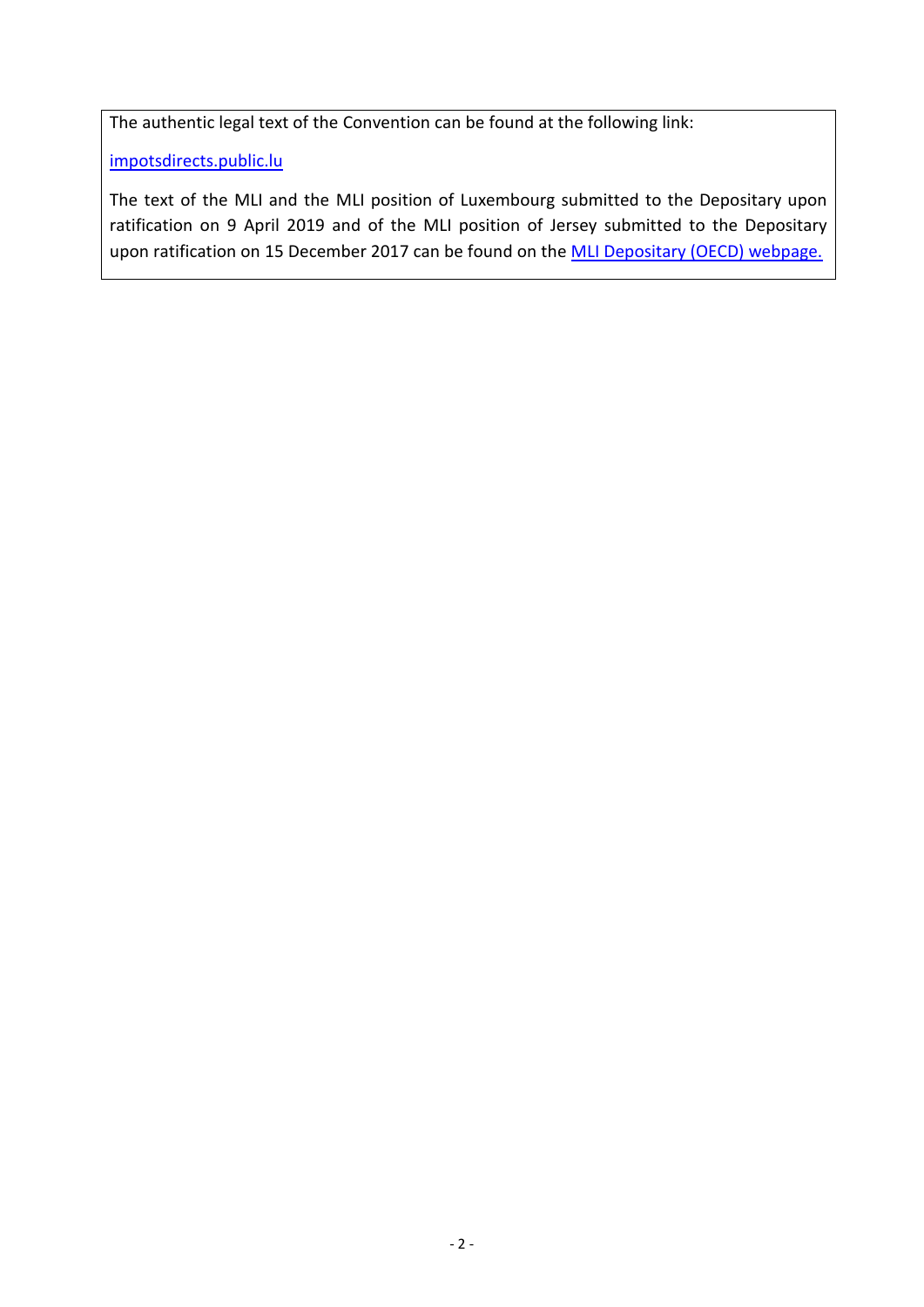# **Disclaimer on the entry into effect of the provisions of the MLI**

#### Entry into Effect of the MLI Provisions

The provisions of the MLI applicable to this Convention do not take effect on the same dates as the original provisions of the Convention. Each of the provisions of the MLI could take effect on different dates, depending on the types of taxes involved (taxes withheld at source or other taxes levied) and on the choices made by Luxembourg and Jersey in their MLI positions.

Dates of the deposit of instruments of ratification, acceptance or approval: 9 April 2019 for Luxembourg and 15 December 2017 for Jersey.

Entry into force of the MLI: 1 August 2019 for Luxembourg and 1 July 2018 for Jersey.

Unless it is stated otherwise elsewhere in this document, the provisions of the MLI have effect with respect to the Convention:

In Luxembourg:

- with respect of taxes withheld at source on amounts paid or credited to non-residents, where the event giving rise to such taxes occurs on or after 1 January 2020;
- with respect to all other taxes, for taxes levied with respect to taxable periods beginning on or after 1 February 2020.

In Jersey:

- with respect of taxes withheld at source on amounts paid or credited to non-residents, where the event giving rise to such taxes occurs on or after 1 January 2020;
- with respect to all other taxes, for taxes levied with respect to taxable periods beginning on or after 1 January 2021.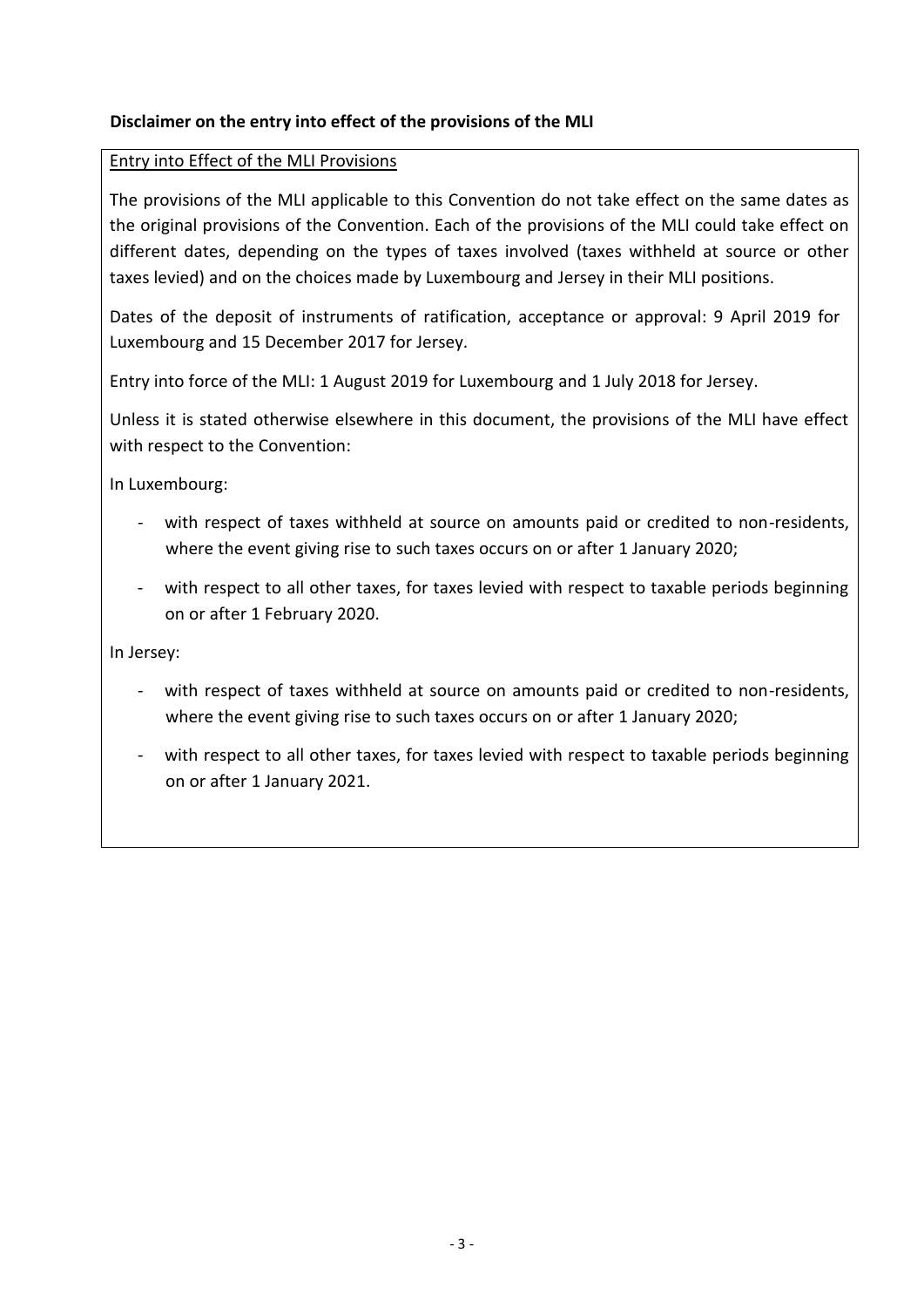#### **CONVENTION**

# **BETWEEN THE GRAND DUCHY OF LUXEMBOURG AND JERSEY FOR THE AVOIDANCE OF DOUBLE TAXATION AND THE PREVENTION OF FISCAL EVASION WITH RESPECT TO TAXES ON INCOME AND ON CAPITAL**

The Government of the Grand Duchy of Luxembourg and the Government of Jersey

**[Replaced by paragraph 1 of Article 6 of the MLI]** [desiring to conclude a Convention for the avoidance of double taxation and the prevention of fiscal evasion with respect to taxes on income and on capital,]

*The following paragraph 1 of Article 6 of the MLI replaces the text referring to an intent to eliminate double taxation in the preamble of this Convention:*

#### *ARTICLE 6 OF THE MLI – PURPOSE OF A COVERED TAX AGREEMENT*

Intending to eliminate double taxation with respect to the taxes covered by [*this Convention*] without creating opportunities for non-taxation or reduced taxation through tax evasion or avoidance (including through treaty-shopping arrangements aimed at obtaining reliefs provided in [*the Convention*] for the indirect benefit of residents of third jurisdictions),

have agreed as follows:

# **Article 1**

#### **PERSONS COVERED**

This Convention shall apply to persons who are residents of one or both of the Contracting Parties.

# **Article 2**

#### **TAXES COVERED**

- 1. This Convention shall apply to taxes on income and on capital imposed on behalf of a Contracting Party or of its local authorities, irrespective of the manner in which they are levied.
- 2. There shall be regarded as taxes on income and on capital all taxes imposed on total income, on total capital, or on elements of income or of capital, including taxes on gains from the alienation of movable or immovable property, taxes on the total amounts of wages or salaries paid by enterprises, as well as taxes on capital appreciation.
- 3. The existing taxes to which the Convention shall apply are in particular:
	- a) in Luxembourg:
		- (i) the income tax on individuals (l'impôt sur le revenu des personnes physiques);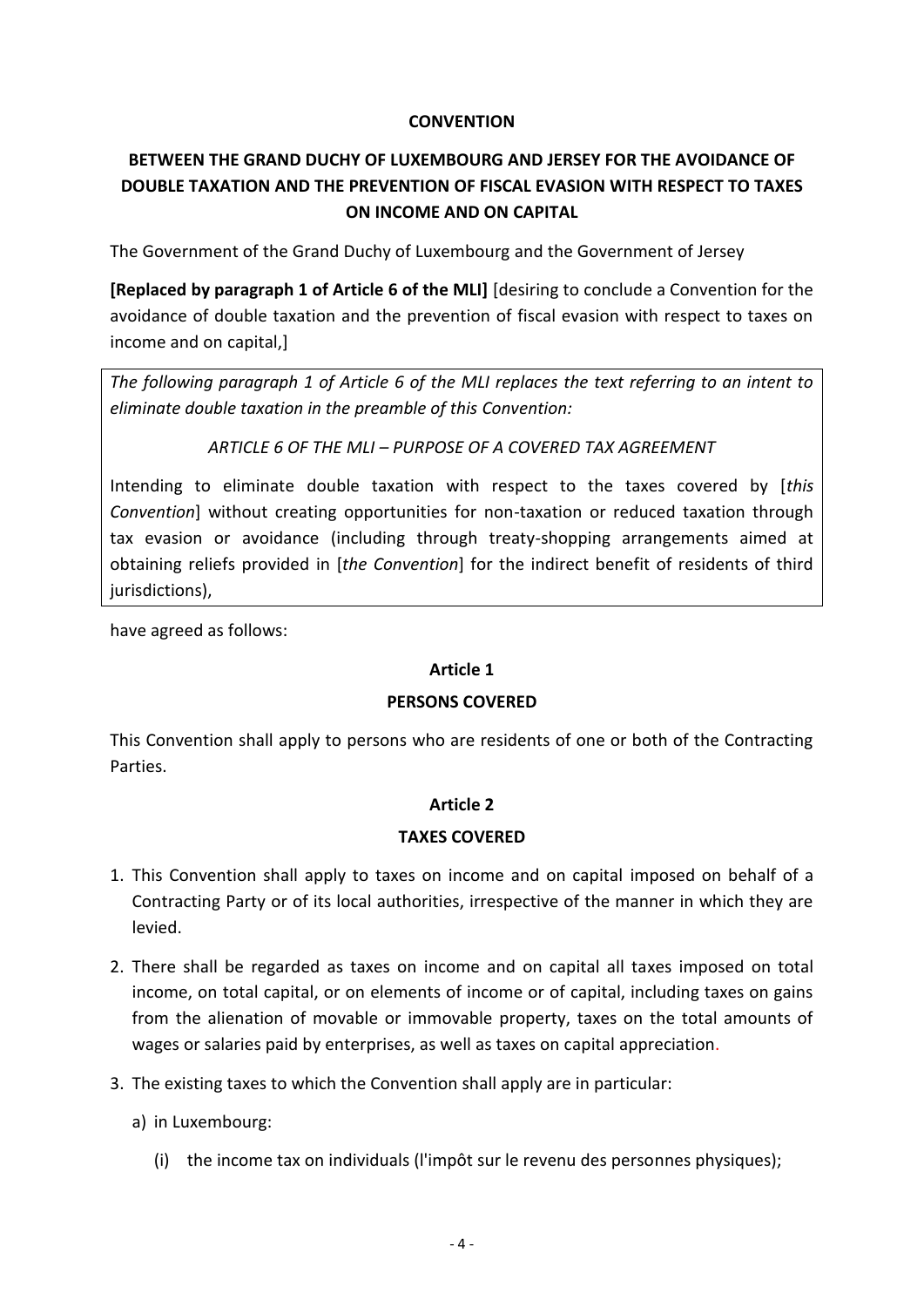- (ii) the corporation tax (l'impôt sur le revenu des collectivités);
- (iii) the capital tax (l'impôt sur la fortune); and
- (iv) the communal trade tax (l'impôt commercial communal);

(hereinafter referred to as "Luxembourg tax");

- b) in Jersey:
	- (i) the income tax;

(hereinafter referred to as "Jersey tax").

4. The Convention shall apply also to any identical or substantially similar taxes that are imposed after the date of signature of the Convention in addition to, or in place of, the existing taxes. The competent authorities of the Contracting Parties shall notify each other of any significant changes that have been made in their taxation laws.

#### **Article 3**

#### **GENERAL DEFINITIONS**

- 1. For the purposes of this Convention, unless the context otherwise requires:
	- a) the term "Luxembourg" means the Grand Duchy of Luxembourg and, when used in a geographical sense, means the territory of the Grand Duchy of Luxembourg;
	- b) the term "Jersey" means, when used in a geographical sense, the Bailiwick of Jersey, including its territorial sea;
	- c) the terms "a Party" and "the other Party" mean Jersey or Luxembourg as the context requires; the term "Parties" means Jersey and Luxembourg;
	- d) the term "person" includes an individual, a company and any other body of persons;
	- e) the term "company" means any body corporate or any entity that is treated as a body corporate for tax purposes;
	- f) the term "enterprise" applies to the carrying on of any business;
	- g) the terms "enterprise of a Contracting Party" and "enterprise of the other Contracting Party" mean respectively an enterprise carried on by a resident of a Contracting Party and an enterprise carried on by a resident of the other Contracting Party;
	- h) the term "international traffic" means any transport by a ship, aircraft or road vehicle operated by an enterprise that has its place of effective management in a Contracting Party, except when the ship, aircraft or road vehicle is operated solely between places in the other Contracting Party;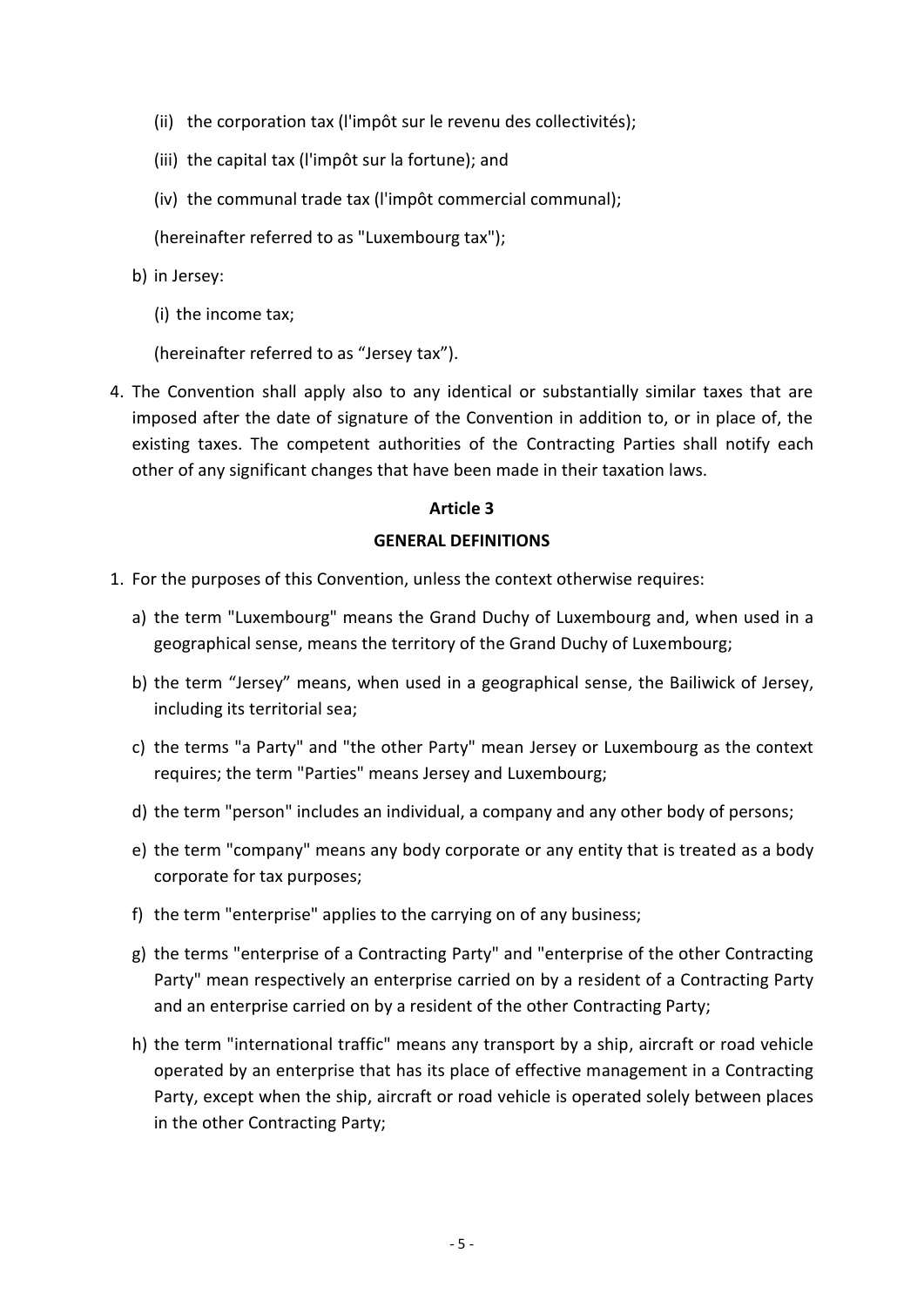- i) the term "competent authority" means:
	- (i) in Luxembourg, the Minister of Finance or his authorised representative;
	- (ii) in Jersey, the Treasury and Resources Minister or his authorised representative;
- j) the term "national", in relation to a Contracting Party, means:
	- (i) any individual possessing the nationality or citizenship of that Contracting Party; and
	- (ii) any legal person, partnership or association deriving its status as such from the laws in force in that Contracting Party;
- k) the term "business" includes the performance of professional services and of other activities of an independent character.
- 2. As regards the application of the Convention at any time by a Contracting Party, any term not defined therein shall, unless the context otherwise requires, have the meaning that it has at that time under the law of that Party for the purposes of the taxes to which the Convention applies, any meaning under the applicable tax laws of that Party prevailing over a meaning given to the term under other laws of that Party.

#### **RESIDENT**

- 1. For the purposes of this Convention, the term "resident of a Contracting Party" means any person who, under the laws of that Party, is liable to tax therein by reason of his domicile, residence, place of management, place of incorporation or any other criterion of a similar nature, and also includes that Party, any local authority thereof and any pension fund or pension scheme recognised by that Party. This term, however, does not include any person who is liable to tax in that Contracting Party in respect only of income from sources in that Contracting Party or capital situated therein.
- 2. Where by reason of the provisions of paragraph 1 an individual is a resident of both Contracting Parties, then his status shall be determined as follows:
	- a) he shall be deemed to be a resident only of the Party in which he has a permanent home available to him; if he has a permanent home available to him in both Parties, he shall be deemed to be a resident only of the Party with which his personal and economic relations are closer (centre of vital interests);
	- b) if the Party in which he has his centre of vital interests cannot be determined, or if he has not a permanent home available to him in either Party, he shall be deemed to be a resident only of the Party in which he has an habitual abode;
	- c) if he has an habitual abode in both Parties or in neither of them, he shall be deemed to be a resident only of the Party of which he is a national;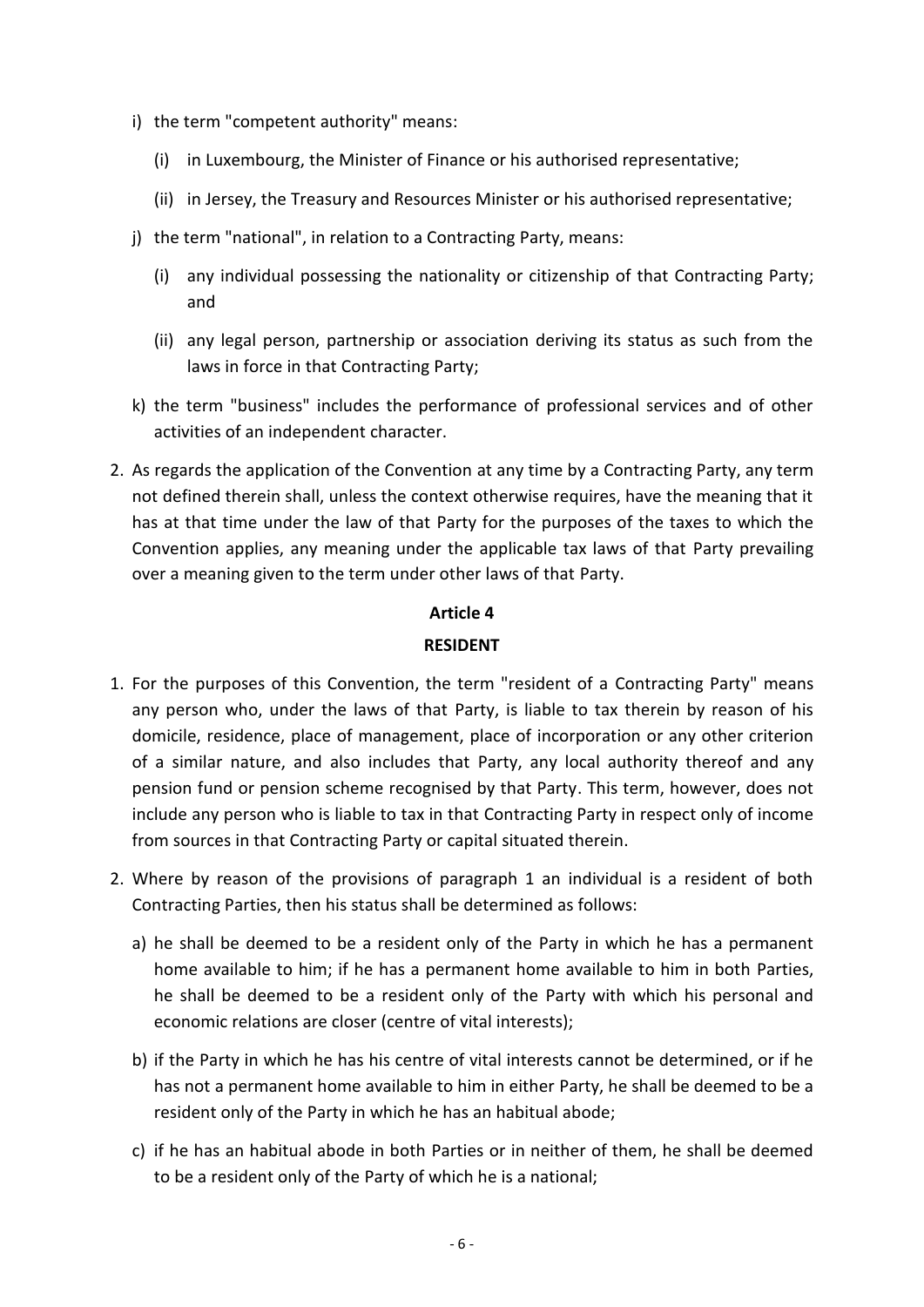- d) if he is a national of both Parties or of neither of them, the competent authorities of the Contracting Parties shall settle the question by mutual agreement.
- 3. Where by reason of the provisions of paragraph 1 a person other than an individual is a resident of both Contracting Parties, then it shall be deemed to be a resident only of the Party in which its place of effective management is situated.

# **PERMANENT ESTABLISHMENT**

- 1. For the purposes of this Convention, the term "permanent establishment" means a fixed place of business through which the business of an enterprise is wholly or partly carried on.
- 2. The term "permanent establishment" includes especially:
	- a) a place of management;
	- b) a branch;
	- c) an office;
	- d) a factory;
	- e) a workshop, and
	- f) a mine, an oil or gas well, a quarry or any other place of extraction of natural resources.
- 3. A building site or construction or installation or a dredging project constitutes a permanent establishment only if it lasts more than twelve months.
- 4. Notwithstanding the preceding provisions of this Article, the term "permanent establishment" shall be deemed not to include:
	- a) the use of facilities solely for the purpose of storage, display or delivery of goods or merchandise belonging to the enterprise;
	- b) the maintenance of a stock of goods or merchandise belonging to the enterprise solely for the purpose of storage, display or delivery;
	- c) the maintenance of a stock of goods or merchandise belonging to the enterprise solely for the purpose of processing by another enterprise;
	- d) the maintenance of a fixed place of business solely for the purpose of purchasing goods or merchandise or of collecting information, for the enterprise;
	- e) the maintenance of a fixed place of business solely for the purpose of carrying on, for the enterprise, any other activity of a preparatory or auxiliary character;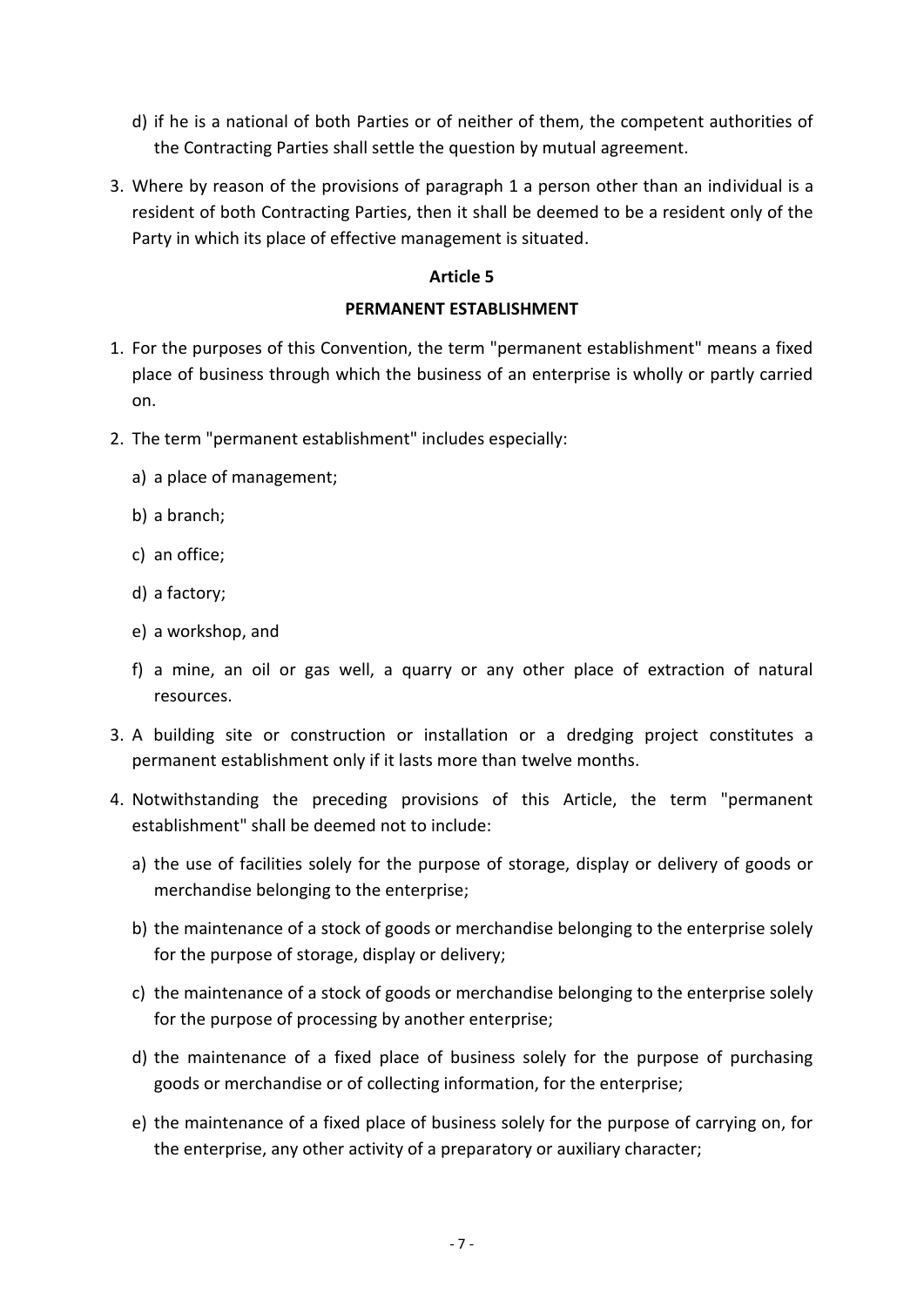- f) the maintenance of a fixed place of business solely for any combination of activities mentioned in sub-paragraphs a) to e), provided that the overall activity of the fixed place of business resulting from this combination is of a preparatory or auxiliary character.
- 5. Notwithstanding the provisions of paragraphs 1 and 2, where a person other than an agent of an independent status to whom paragraph 6 applies - is acting on behalf of an enterprise and has, and habitually exercises, in a Contracting Party an authority to conclude contracts in the name of the enterprise, that enterprise shall be deemed to have a permanent establishment in that Party in respect of any activities which that person undertakes for the enterprise, unless the activities of such person are limited to those mentioned in paragraph 4 which, if exercised through a fixed place of business, would not make this fixed place of business a permanent establishment under the provisions of that paragraph.
- 6. An enterprise of a Contracting Party shall not be deemed to have a permanent establishment in the other Contracting Party merely because it carries on business in that Party through a broker, general commission agent or any other agent of an independent status, provided that such persons are acting in the ordinary course of their business.
- 7. The fact that a company which is a resident of a Contracting Party controls or is controlled by a company which is a resident of the other Contracting Party, or which carries on business in that other Party (whether through a permanent establishment or otherwise), shall not of itself constitute either company a permanent establishment of the other.

# **INCOME FROM IMMOVABLE PROPERTY**

- 1. Income derived by a resident of a Contracting Party from immovable property (including income from agriculture or forestry) situated in the other Contracting Party may be taxed in that other Party.
- 2. The term "immovable property" shall have the meaning which it has under the law of the Contracting Party in which the property in question is situated. The term shall in any case include property accessory to immovable property, livestock and equipment used in agriculture and forestry, rights to which the provisions of general law respecting landed property apply, usufruct of immovable property and rights to variable or fixed payments as consideration for the working of, or the right to work, mineral deposits, sources and other natural resources; ships, boats and aircraft shall not be regarded as immovable property.
- 3. The provisions of paragraph 1 shall apply to income derived from the direct use, letting, or use in any other form of immovable property.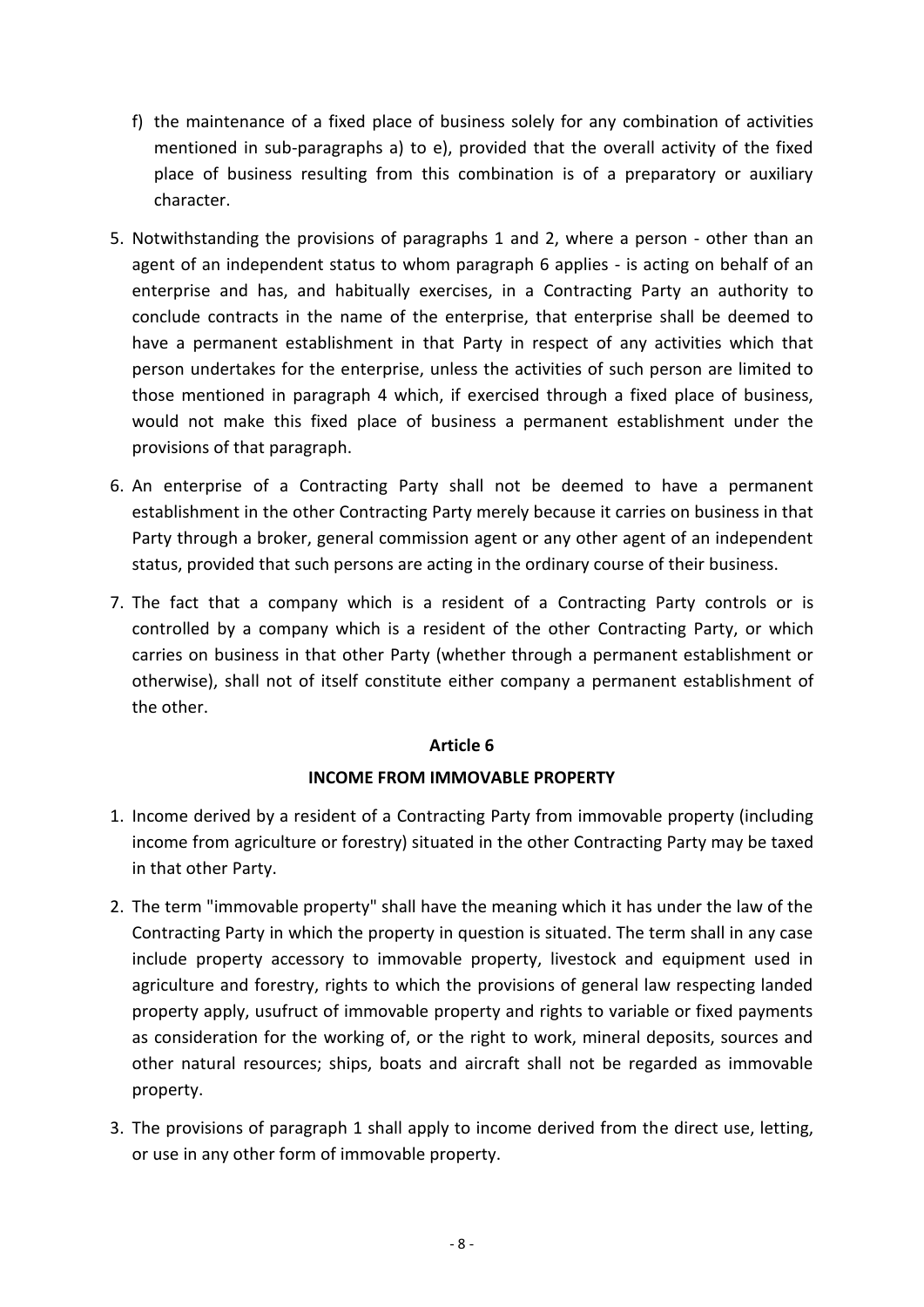4. The provisions of paragraphs 1 and 3 shall also apply to the income from immovable property of an enterprise.

#### **Article 7**

## **BUSINESS PROFITS**

- 1. Profits of an enterprise of a Contracting Party shall be taxable only in that Party unless the enterprise carries on business in the other Contracting Party through a permanent establishment situated therein. If the enterprise carries on business as aforesaid, the profits that are attributable to the permanent establishment in accordance with the provisions of paragraph 2 may be taxed in that other Party.
- 2. For the purposes of this Article and Article 22, the profits that are attributable in each Contracting Party to the permanent establishment referred to in paragraph 1 are the profits it might be expected to make, in particular in its dealings with other parts of the enterprise, if it were a separate and independent enterprise engaged in the same or similar activities under the same or similar conditions, taking into account the functions performed, assets used and risks assumed by the enterprise through the permanent establishment and through the other parts of the enterprise.
- 3. Where, in accordance with paragraph 2, a Contracting Party adjusts the profits that are attributable to a permanent establishment of an enterprise of one of the Contracting Parties and taxes accordingly profits of the enterprise that have been charged to tax in the other Party, the other Party shall, to the extent necessary to eliminate double taxation on these profits, make an appropriate adjustment to the amount of the tax charged on those profits. In determining such adjustment, the competent authorities of the Contracting Parties shall if necessary consult each other.
- 4. Where profits include items of income which are dealt with separately in other Articles of this Convention, then the provisions of those Articles shall not be affected by the provisions of this Article.

#### **Article 8**

#### **SHIPPING, INLAND WATERWAYS TRANSPORT AND AIR TRANSPORT**

- 1. Profits from the operation of ships or aircraft in international traffic shall be taxable only in the Contracting Party in which the place of effective management of the enterprise is situated.
- 2. Profits from the operation of boats engaged in inland waterways transport shall be taxable only in the Contracting Party in which the place of effective management of the enterprise is situated.
- 3. If the place of effective management of a shipping enterprise or of an inland waterways transport enterprise is aboard a ship or boat, then it shall be deemed to be situated in the Contracting Party in which the home harbour of the ship or boat is situated, or, if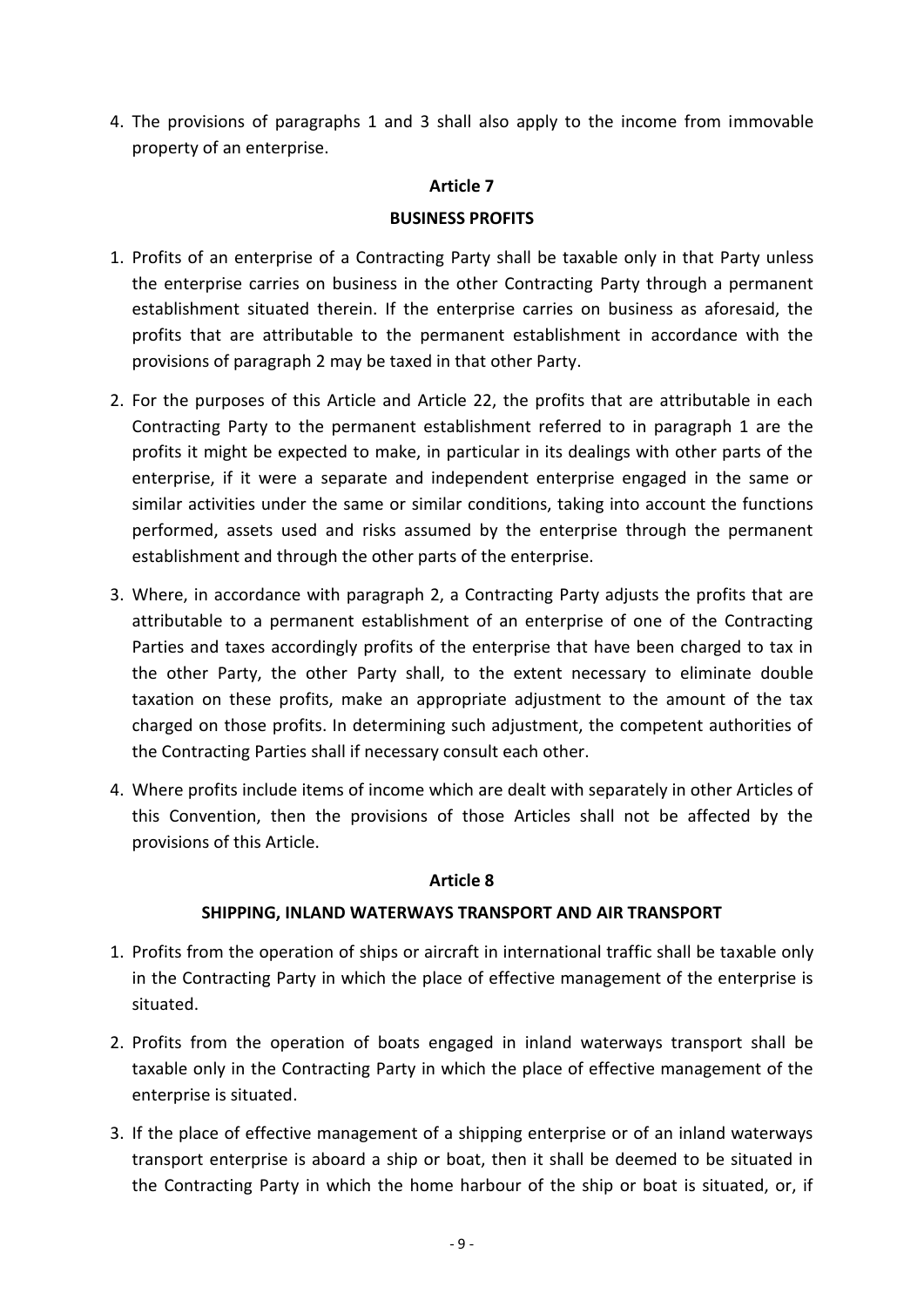there is no such home harbour, in the Contracting Party of which the operator of the ship or boat is a resident.

4. The provisions of paragraph 1 shall also apply to profits from the participation in a pool, a joint business or an international operating agency.

# **Article 9**

# **ASSOCIATED ENTERPRISES**

# 1. Where

- a) an enterprise of a Contracting Party participates directly or indirectly in the management, control or capital of an enterprise of the other Contracting Party, or
- b) the same persons participate directly or indirectly in the management, control or capital of an enterprise of a Contracting Party and an enterprise of the other Contracting Party,

and in either case conditions are made or imposed between the two enterprises in their commercial or financial relations which differ from those which would be made between independent enterprises, then any profits which would, but for those conditions, have accrued to one of the enterprises, but, by reason of those conditions, have not so accrued, may be included in the profits of that enterprise and taxed accordingly.

2. Where a Contracting Party includes in the profits of an enterprise of that Party, and taxes accordingly, profits on which an enterprise of the other Contracting Party has been charged to tax in that other Party and the profits so included are profits which would have accrued to the enterprise of the first-mentioned Party if the conditions made between the two enterprises had been those which would have been made between independent enterprises, then that other Party shall make an appropriate adjustment to the amount of the tax charged therein on those profits. In determining such adjustment, due regard shall be had to the other provisions of this Convention and the competent authorities of the Contracting Parties shall if necessary consult each other.

# **Article 10**

# **DIVIDENDS**

- 1. Dividends paid by a company which is a resident of a Contracting Party to a resident of the other Contracting Party may be taxed in that other Party.
- 2. However, such dividends may also be taxed in the Contracting Party of which the company paying the dividends is a resident and according to the laws of that Party, but if the beneficial owner of the dividends is a resident of the other Contracting Party, the tax so charged shall not exceed: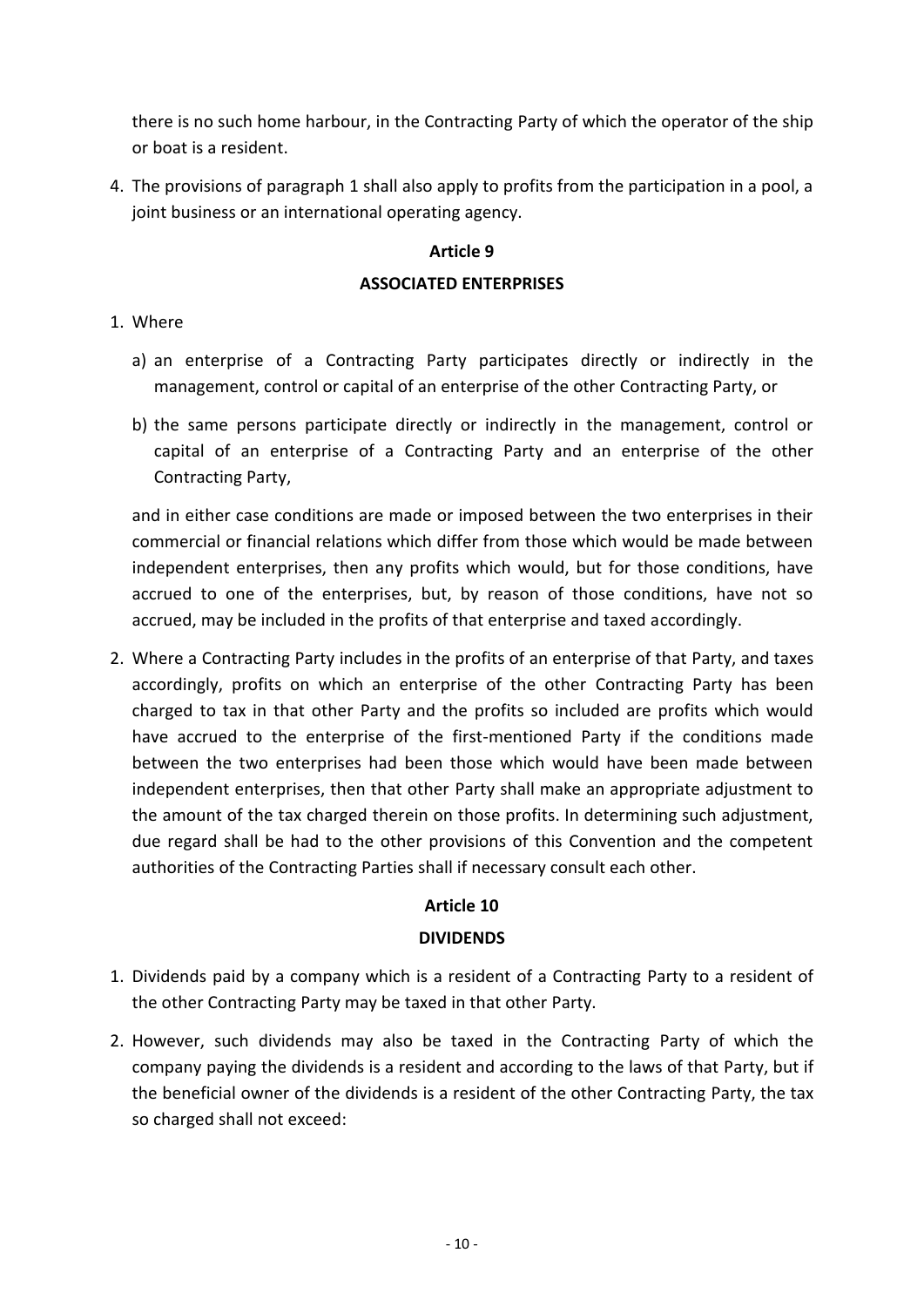- a) 5 per cent of the gross amount of the dividends if the beneficial owner is a company (other than a partnership) which holds directly at least 10 per cent of the capital of the company paying the dividends;
- b) 15 per cent of the gross amount of the dividends in all other cases.

This paragraph shall not affect the taxation of the company in respect of the profits out of which the dividends are paid.

- 3. The term "dividends" as used in this Article means income from shares, "jouissance" shares or "jouissance" rights, mining shares, founders' shares or other rights, not being debt-claims, participating in profits, as well as income from other corporate rights which is subjected to the same taxation treatment as income from shares by the laws of the Party of which the company making the distribution is a resident, and in the case of Luxembourg, the investor's share of the profit in a commercial, industrial, mining or craft undertaking, paid proportionally to the profits and by virtue of his capital outlay, as well as interest and payments on bonds, where, over and above the fixed rate of interest, a right of assignment is granted for supplementary interest varying according to the unretained earnings.
- 4. The provisions of paragraphs 1 and 2 shall not apply if the beneficial owner of the dividends, being a resident of a Contracting Party, carries on business in the other Contracting Party of which the company paying the dividends is a resident, through a permanent establishment situated therein, and the holding in respect of which the dividends are paid is effectively connected with such permanent establishment. In such case the provisions of Article 7 shall apply.
- 5. Where a company which is a resident of a Contracting Party derives profits or income from the other Contracting Party, that other Party may not impose any tax on the dividends paid by the company, except insofar as such dividends are paid to a resident of that other Party or insofar as the holding in respect of which the dividends are paid is effectively connected with a permanent establishment situated in that other Party, nor subject the company's undistributed profits to a tax on the company's undistributed profits, even if the dividends paid or the undistributed profits consist wholly or partly of profits or income arising in such other Party.

# **Article 11**

#### **INTEREST**

- 1. Interest arising in a Contracting Party and beneficially owned by a resident of the other Contracting Party shall be taxable only in that other Party.
- 2. The term "interest" as used in this Article means income from debt-claims of every kind, whether or not secured by mortgage and whether or not carrying a right to participate in the debtor's profits, and in particular, income from government securities and income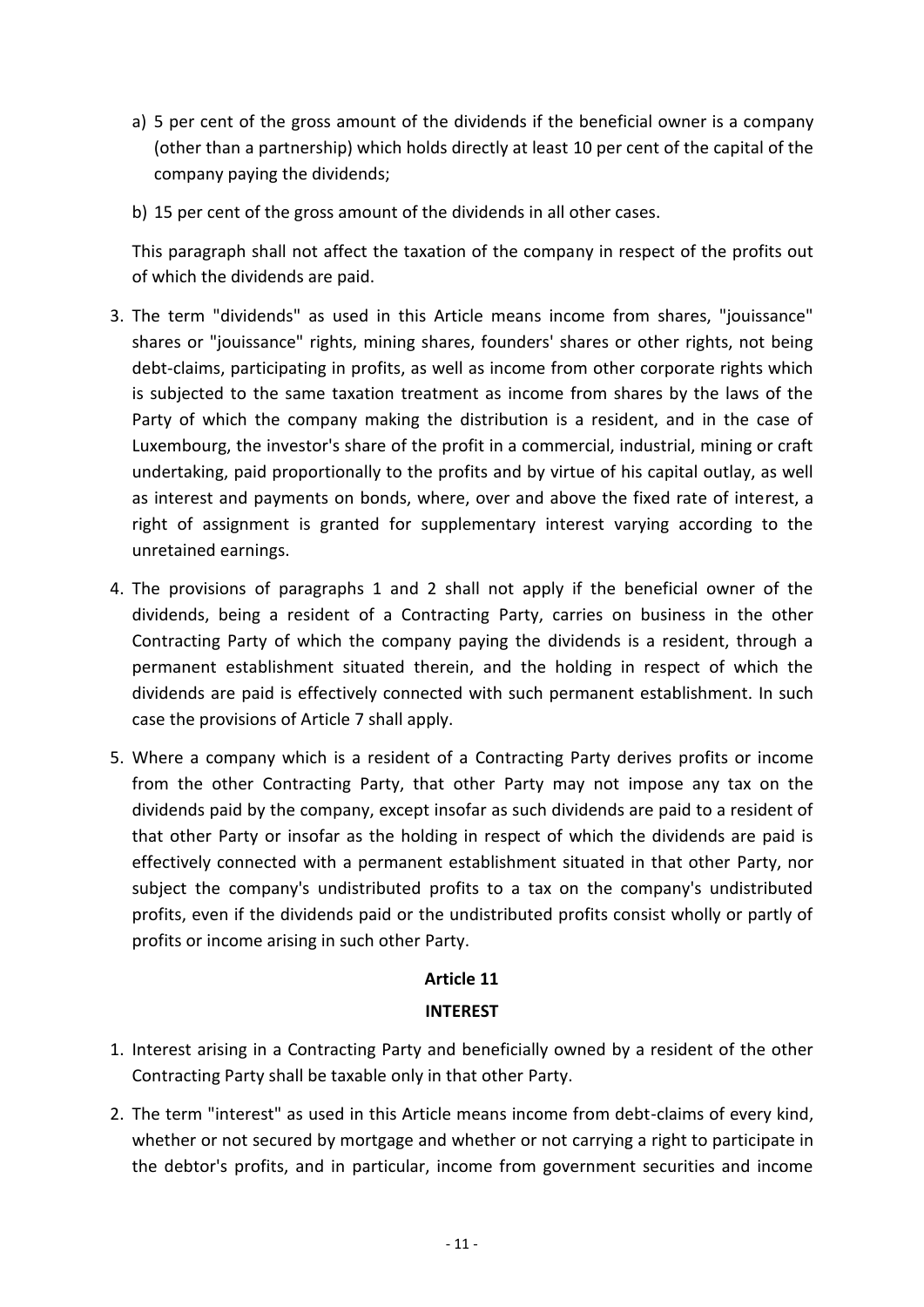from bonds or debentures, including premiums and prizes attaching to such securities, bonds or debentures. However, the term "interest" shall not include income referred to in Article 10. Penalty charges for late payment shall not be regarded as interest for the purpose of this Article.

- 3. The provisions of paragraph 1 shall not apply if the beneficial owner of the interest, being a resident of a Contracting Party, carries on business in the other Contracting Party in which the interest arises, through a permanent establishment situated therein and the debt-claim in respect of which the interest is paid is effectively connected with such permanent establishment. In such case the provisions of Article 7 shall apply.
- 4. Where, by reason of a special relationship between the payer and the beneficial owner or between both of them and some other person, the amount of the interest, having regard to the debt-claim for which it is paid, exceeds the amount which would have been agreed upon by the payer and the beneficial owner in the absence of such relationship, the provisions of this Article shall apply only to the last-mentioned amount. In such case, the excess part of the payments shall remain taxable according to the laws of each Contracting Party, due regard being had to the other provisions of this Convention.

# **Article 12 ROYALTIES**

- 1. Royalties arising in a Contracting Party and beneficially owned by a resident of the other Contracting Party shall be taxable only in that other Party.
- 2. The term "royalties" as used in this Article means payments of any kind received as a consideration for the use of, or the right to use, any copyright of literary, artistic or scientific work including cinematograph films, any patent, trade mark, design or model, plan, secret formula or process, or for information concerning industrial, commercial or scientific experience.
- 3. The provisions of paragraph 1 shall not apply if the beneficial owner of the royalties, being a resident of a Contracting Party, carries on business in the other Contracting Party in which the royalties arise through a permanent establishment situated therein, and the right or property in respect of which the royalties are paid is effectively connected with such permanent establishment. In such case the provisions of Article 7 shall apply.
- 4. Where, by reason of a special relationship between the payer and the beneficial owner or between both of them and some other person, the amount of the royalties, having regard to the use, right or information for which they are paid, exceeds the amount which would have been agreed upon by the payer and the beneficial owner in the absence of such relationship, the provisions of this Article shall apply only to the lastmentioned amount. In such case, the excess part of the payments shall remain taxable according to the laws of each Contracting Party, due regard being had to the other provisions of this Convention.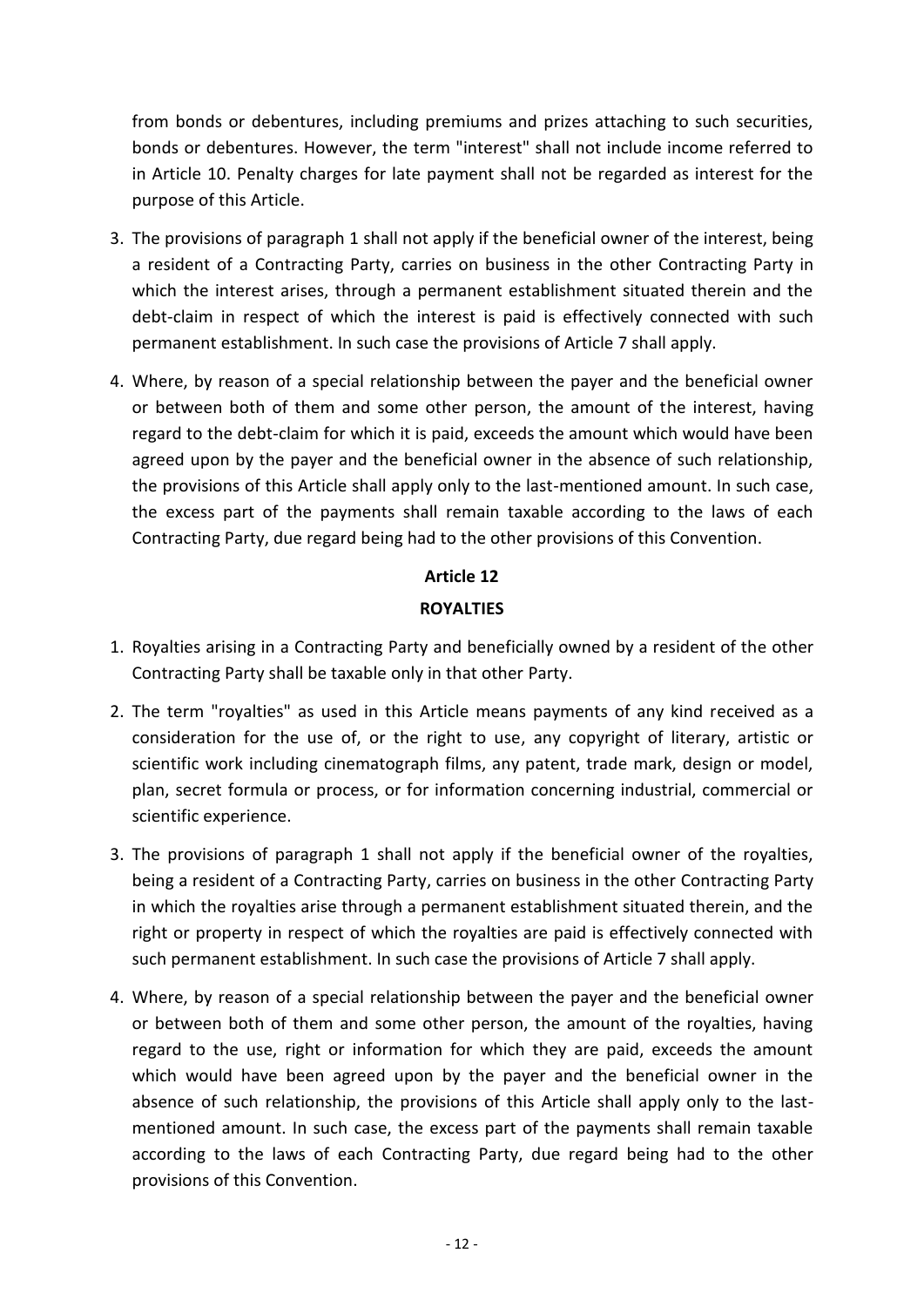#### **CAPITAL GAINS**

- 1. Gains derived by a resident of a Contracting Party from the alienation of immovable property referred to in Article 6 and situated in the other Contracting Party may be taxed in that other Party.
- 2. Gains from the alienation of movable property forming part of the business property of a permanent establishment which an enterprise of a Contracting Party has in the other Contracting Party, including such gains from the alienation of such a permanent establishment (alone or with the whole enterprise), may be taxed in that other Party.
- 3. Gains from the alienation of ships or aircraft operated in international traffic, boats engaged in inland waterways transport or movable property pertaining to the operation of such ships, aircraft or boats, shall be taxable only in the Contracting Party in which the place of effective management of the enterprise is situated.
- 4. Gains from the alienation of any property other than that referred to in paragraphs 1, 2 and 3 shall be taxable only in the Contracting Party of which the alienator is a resident.

# **Article 14**

# **INCOME FROM EMPLOYMENT**

- 1. Subject to the provisions of Articles 15, 17 and 18, salaries, wages and other similar remuneration derived by a resident of a Contracting Party in respect of an employment shall be taxable only in that Party unless the employment is exercised in the other Contracting Party. If the employment is so exercised, such remuneration as is derived therefrom may be taxed in that other Party.
- 2. Notwithstanding the provisions of paragraph 1, remuneration derived by a resident of a Contracting Party in respect of an employment exercised in the other Contracting Party shall be taxable only in the first-mentioned Party if:
	- a) the recipient is present in the other Party for a period or periods not exceeding in the aggregate 183 days in any twelve month period commencing or ending in the calendar year concerned, and
	- b) the remuneration is paid by, or on behalf of, an employer who is not a resident of the other Party, and
	- c) the remuneration is not borne by a permanent establishment which the employer has in the other Party.
- 3. Notwithstanding the preceding provisions of this Article, remuneration derived in respect of an employment exercised aboard a ship, aircraft or road vehicle operated in international traffic, or aboard a boat engaged in inland waterways transport, may be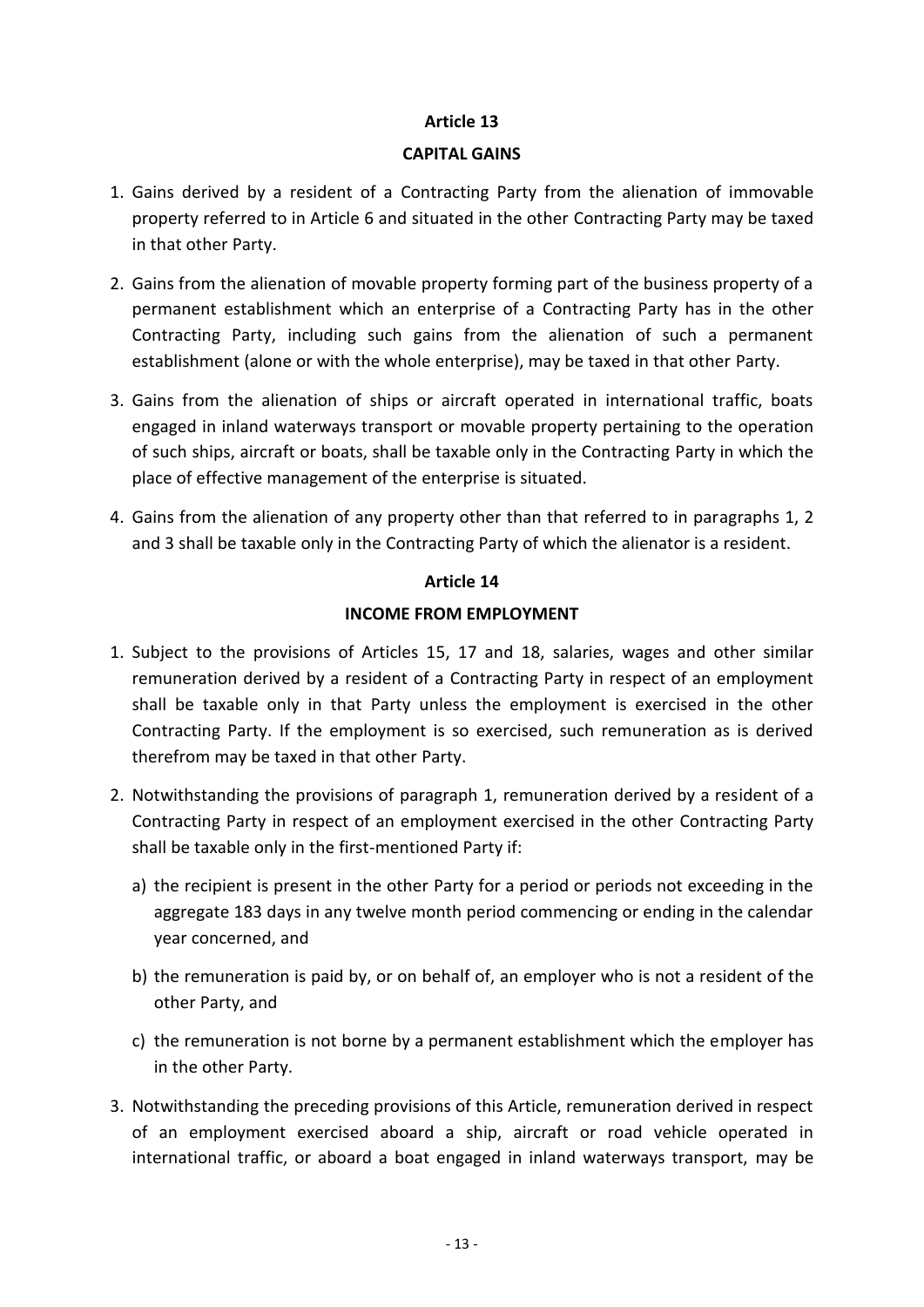taxed in the Contracting Party in which the place of effective management of the enterprise is situated.

## **Article 15**

#### **DIRECTORS' FEES**

Directors' fees and other similar payments derived by a resident of a Contracting Party in his capacity as a member of the board of directors of a company which is a resident of the other Contracting Party may be taxed in that other Party.

#### **Article 16**

#### **ARTISTES AND SPORTSPERSONS**

- 1. Notwithstanding the provisions of Articles 7 and 14, income derived by a resident of a Contracting Party as an entertainer, such as a theatre, motion picture, radio or television artiste, or a musician, or as a sportsperson, from his personal activities as such exercised in the other Contracting Party, may be taxed in that other Party.
- 2. Where income in respect of personal activities exercised by an entertainer or a sportsperson in his capacity as such accrues not to the entertainer or sportsperson himself but to another person, that income may, notwithstanding the provisions of Articles 7 and 14, be taxed in the Contracting Party in which the activities of the entertainer or sportsperson are exercised.

# **Article 17**

# **PENSIONS**

- 1. Subject to the provisions of paragraph 2 of Article 18, pensions and other similar remuneration paid to a resident of a Contracting Party in consideration of past employment shall be taxable only in that Party.
- 2. Notwithstanding the provisions of paragraph 1, pensions and other payments made under the social security legislation of a Contracting Party shall be taxable only in that Party.
- 3. Notwithstanding the provisions of paragraph 1, pensions and other similar remuneration (including lump-sum payments) arising in a Contracting Party and paid to a resident of the other Contracting Party shall be taxable only in the first-mentioned Party, provided that such payments derive from contributions paid to or from provisions made under a pension scheme by the recipient or on his behalf and that these contributions, provisions or the pensions or other similar remuneration have been subjected to tax in the firstmentioned Party under the ordinary rules of its tax laws.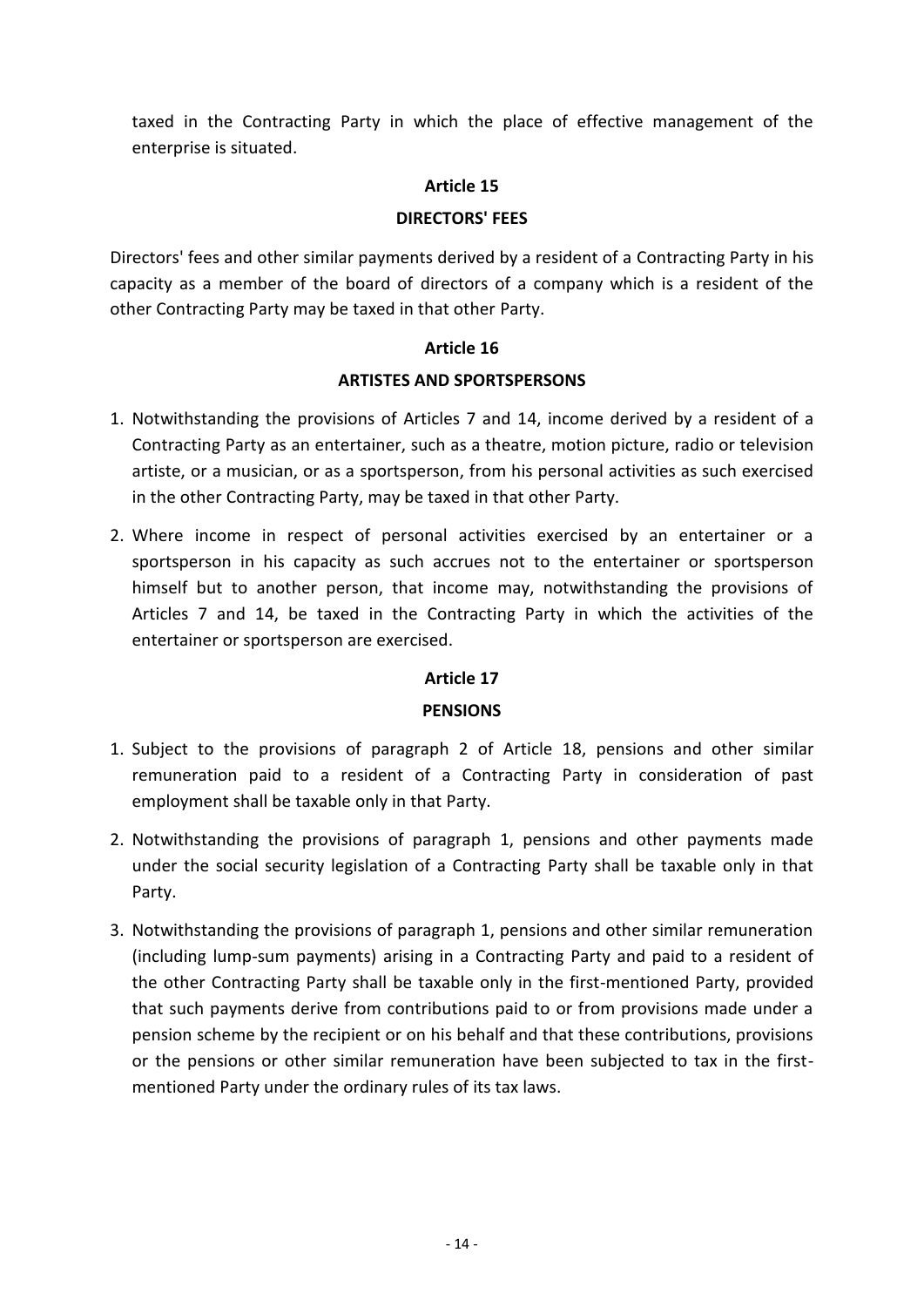#### **GOVERNMENT SERVICE**

- 1. a) Salaries, wages and other similar remuneration paid by a Contracting Party or a local authority thereof to an individual in respect of services rendered to that Party or authority shall be taxable only in that Party.
	- b) However, such salaries, wages and other similar remuneration shall be taxable only in the other Contracting Party if the services are rendered in that Party and the individual is a resident of that Party who:
		- (i) is a national of that Party; or
		- (ii) did not become a resident of that Party solely for the purpose of rendering the services.
- 2. a) Notwithstanding the provisions of paragraph 1, pensions and other similar remuneration paid by, or out of funds created by, a Contracting Party or a local authority thereof to an individual in respect of services rendered to that Party or authority shall be taxable only in that Party.
	- b) However, such pensions and other similar remuneration shall be taxable only in the other Contracting Party if the individual is a resident of, and a national of, that Party.
- 3. The provisions of Articles 14, 15 and 17 shall apply to salaries, wages, pensions, and other similar remuneration in respect of services rendered in connection with a business carried on by a Contracting Party or a local authority thereof.

# **Article 19**

# **STUDENTS**

Payments which a student or business apprentice who is or was immediately before visiting a Contracting Party a resident of the other Contracting Party and who is present in the firstmentioned Party solely for the purpose of his education or training receives for the purpose of his maintenance, education or training shall not be taxed in that Party, provided that such payments arise from sources outside that Contracting Party.

# **Article 20**

# **OTHER INCOME**

- 1. Items of income of a resident of a Contracting Party, wherever arising, not dealt with in the foregoing Articles of this Convention shall be taxable only in that Party.
- 2. The provisions of paragraph 1 shall not apply to income, other than income from immovable property as defined in paragraph 2 of Article 6, if the recipient of such income, being a resident of a Contracting Party, carries on business in the other Contracting Party through a permanent establishment situated therein and the right or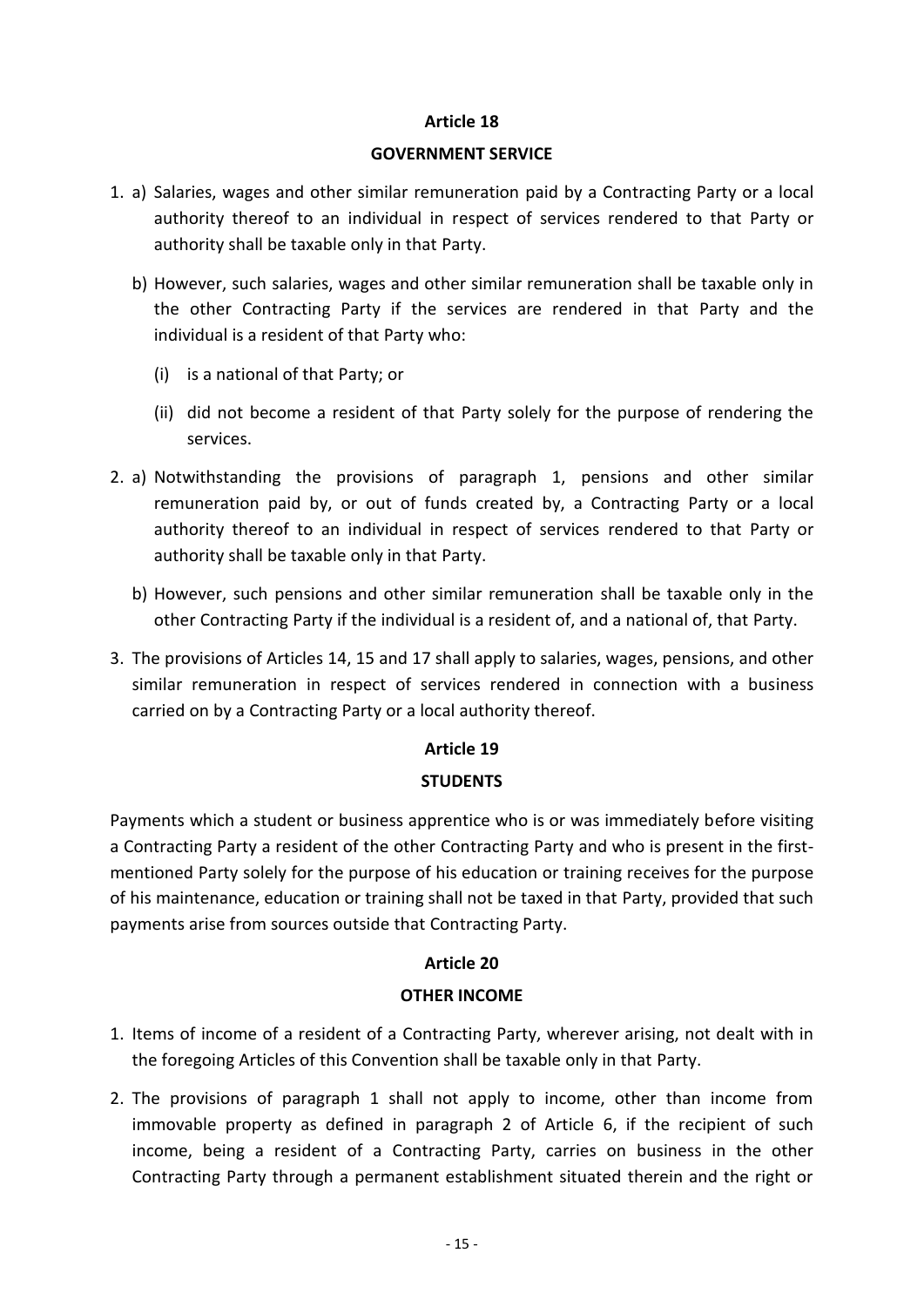property in respect of which the income is paid is effectively connected with such permanent establishment. In such case the provisions of Article 7 shall apply.

# **Article 21**

# **CAPITAL**

- 1. Capital represented by immovable property referred to in Article 6, owned by a resident of a Contracting Party and situated in the other Contracting Party, may be taxed in that other Party.
- 2. Capital represented by movable property forming part of the business property of a permanent establishment which an enterprise of a Contracting Party has in the other Contracting Party may be taxed in that other Party.
- 3. Capital represented by ships and aircraft operated in international traffic and by boats engaged in inland waterways transport, and by movable property pertaining to the operation of such ships, aircraft and boats, shall be taxable only in the Contracting Party in which the place of effective management of the enterprise is situated.
- 4. All other elements of capital of a resident of a Contracting Party shall be taxable only in that Party.

# **Article 22**

# **ELIMINATION OF DOUBLE TAXATION**

- 1. Subject to the provisions of Luxembourg law regarding the elimination of double taxation which shall not affect the general principle hereof, double taxation shall be eliminated as follows:
	- a) Where a resident of Luxembourg derives income or owns capital which, in accordance with the provisions of this Convention, may be taxed in Jersey, Luxembourg shall, subject to the provisions of sub-paragraphs b), c) and d), exempt such income or capital from tax, but may, in order to calculate the amount of tax on the remaining income or capital of the resident, apply the same rates of tax as if the income or capital had not been exempted.
	- b) Where a resident of Luxembourg derives income which, in accordance with the provisions of Articles 7, 10, 13(2) and 16 may be taxed in Jersey, Luxembourg shall allow as a deduction from the tax on the income of that resident an amount equal to the tax paid in Jersey, but only, with respect to Articles 7 and 13(2), if the business profits and the capital gains are not derived from activities in agriculture, industry, infrastructure and tourism in Jersey. Such deduction shall not, however, exceed that part of the tax, as computed before the deduction is given, which is attributable to such items of income derived from Jersey.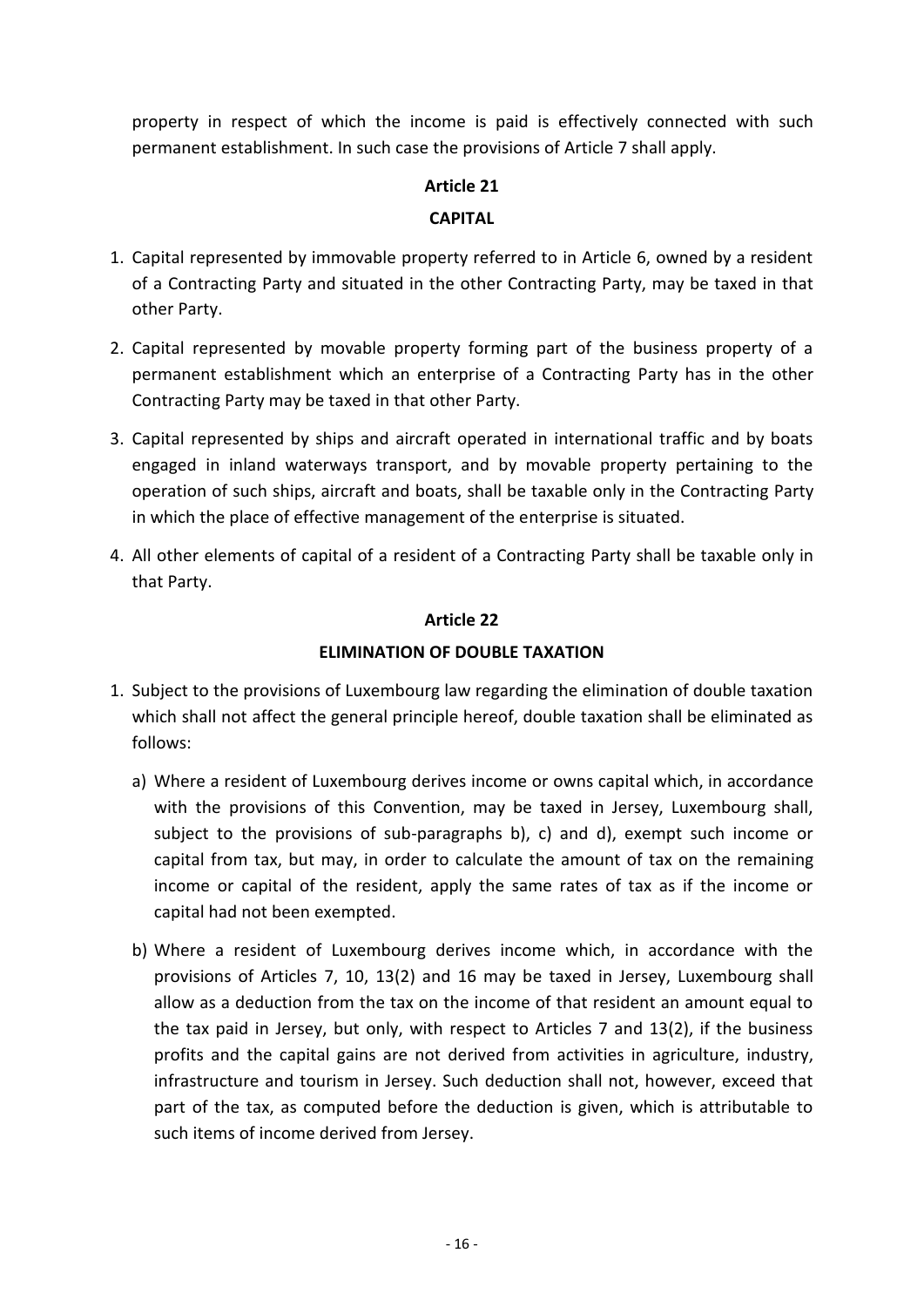- c) Where a company which is a resident of Luxembourg derives dividends from Jersey sources, Luxembourg shall exempt such dividends from tax, provided that the company which is a resident of Luxembourg holds directly at least 10 per cent of the capital of the company paying the dividends since the beginning of the accounting year and if this company is subject in Jersey to an income tax corresponding to the Luxembourg corporation tax. The above-mentioned shares in the Jersey company are, under the same conditions, exempt from the Luxembourg capital tax. This exemption under this sub-paragraph shall also apply notwithstanding that the Jersey company is exempted from tax or taxed at a reduced rate in Jersey and if these dividends are derived out of profits from activities in agriculture, industry, infrastructure or tourism in Jersey.
- d) The provisions of sub-paragraph a) shall not apply to income derived or capital owned by a resident of Luxembourg where Jersey applies the provisions of this Convention to exempt such income or capital from tax or applies the provisions of paragraph 2 of Article 10 to such income.
- 2. In the case of Jersey, double taxation shall be avoided as follows:

Subject to the provisions of the laws of Jersey regarding the allowance of a credit against Jersey tax in respect of foreign tax, where, in accordance with the provisions of this Convention:

- a) When imposing tax on its residents Jersey may include in the basis upon which such taxes are imposed the items of income, which, according to the provisions of this Convention, may be taxed in Luxembourg.
- b) Where a resident of Jersey derives income which, in accordance with the provisions of this Convention, may be taxed in Luxembourg, Jersey shall allow as a deduction from the tax on the income of that resident, an amount equal to the income tax paid in Luxembourg. Such deduction in either case shall not, however, exceed that part of the income tax, as computed before the deduction is given, which is attributable to the income which may be taxed in Luxembourg.

# **Article 23**

# **NON-DISCRIMINATION**

1. Nationals of a Contracting Party shall not be subjected in the other Contracting Party to any taxation or any requirement connected therewith, which is other or more burdensome than the taxation and connected requirements to which nationals of that other Party in the same circumstances, in particular with respect to residence, are or may be subjected. This provision shall, notwithstanding the provisions of Article 1, also apply to persons who are not residents of one or both of the Contracting Parties.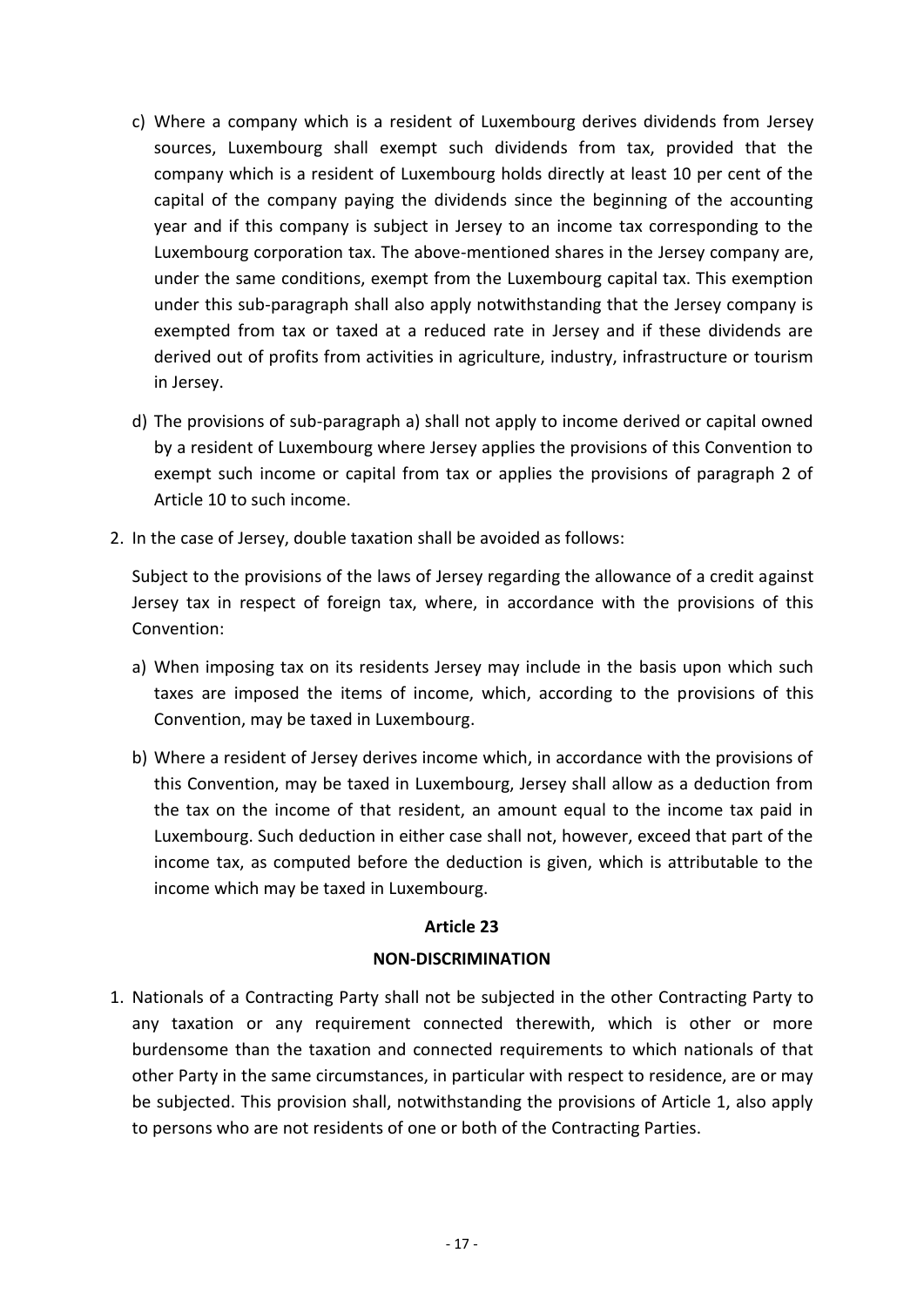- 2. The taxation on a permanent establishment which an enterprise of a Contracting Party has in the other Contracting Party shall not be less favourably levied in that other Party than the taxation levied on enterprises of that other Party carrying on the same activities.
- 3. Except where the provisions of paragraph 1 of Article 9, paragraph 4 of Article 11, or paragraph 4 of Article 12 apply, interest, royalties and other disbursements paid by an enterprise of a Contracting Party to a resident of the other Contracting Party shall, for the purpose of determining the taxable profits of such enterprise, be deductible under the same conditions as if they had been paid to a resident of the first-mentioned Contracting Party. Similarly, any debts of an enterprise of a Contracting Party to a resident of the other Contracting Party shall, for the purpose of determining the taxable capital of such enterprise, be deductible under the same conditions as if they had been contracted to a resident of the first-mentioned Party.
- 4. Enterprises of a Contracting Party, the capital of which is wholly or partly owned or controlled, directly or indirectly, by one or more residents of the other Contracting Party, shall not be subjected in the first-mentioned Party to any taxation or any requirement connected therewith which is other or more burdensome than the taxation and connected requirements to which other similar enterprises of the first-mentioned Party are or may be subjected.
- 5. The provisions of this Article shall not be construed as obliging a Party to grant to residents of the other Party any personal allowances, reliefs and reductions for taxation purposes on account of civil status or family responsibilities which it grants to its own residents.
- 6. The provisions of this Article shall, notwithstanding the provisions of Article 2, apply to taxes of every kind and description.

# **MUTUAL AGREEMENT PROCEDURE**

1. **[The first sentence of paragraph 1 of Article 24 of this Convention is replaced by the first sentence of paragraph 1 of Article 16 of the MLI]** [Where a person considers that the actions of one or both of the Contracting Parties result or will result for him in taxation not in accordance with the provisions of this Convention, he may, irrespective of the remedies provided by the domestic law of those Parties, present his case to the competent authority of the Contracting Party of which he is a resident or, if his case comes under paragraph 1 of Article 23, to that of the Contracting Party of which he is a national.]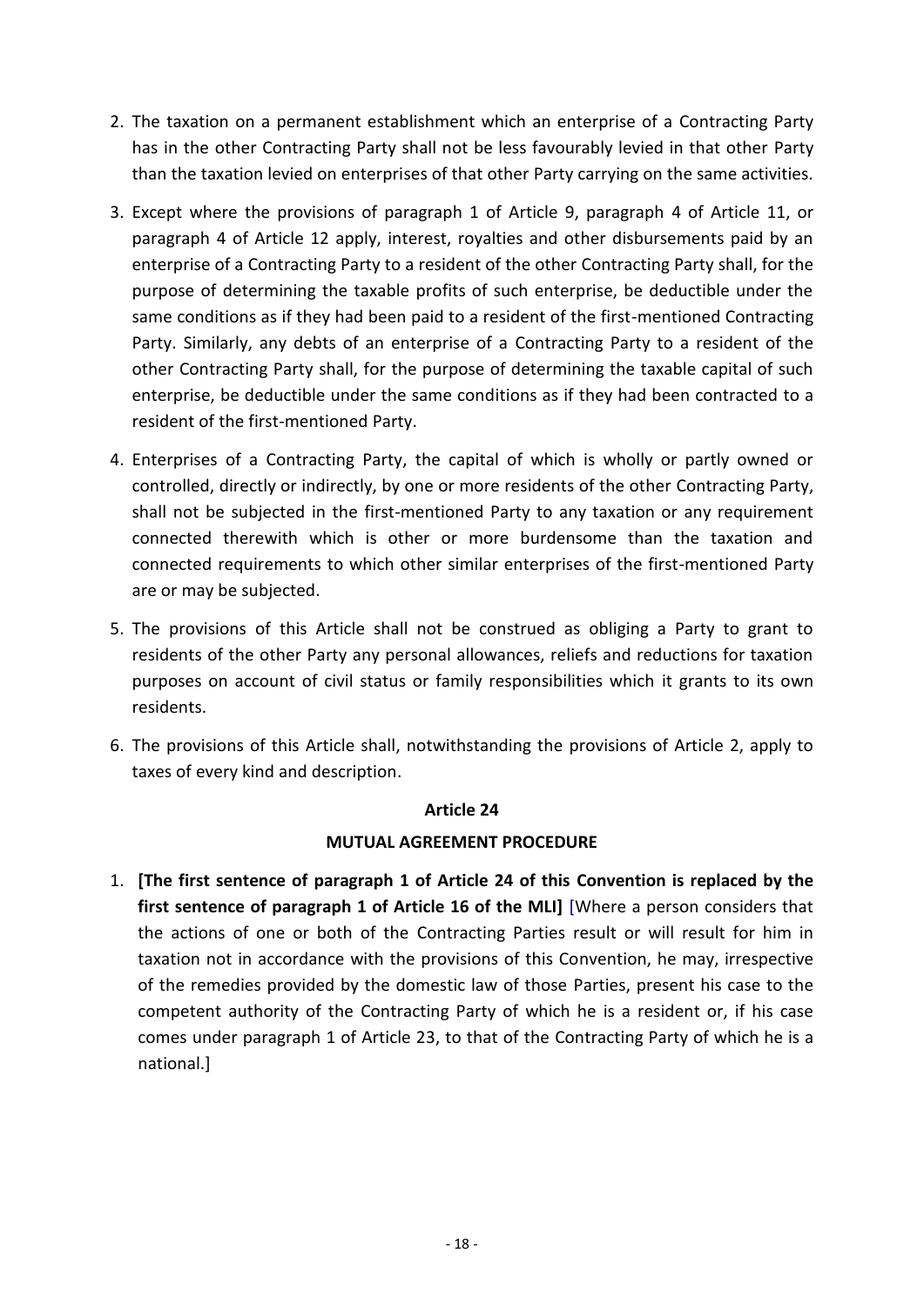*The following first sentence of paragraph 1 of Article 16 of the MLI replaces the first sentence of paragraph 1 of Article 24 of this Convention:*

# *ARTICLE 16 OF THE MLI – MUTUAL AGREEMENT PROCEDURE*

Where a person considers that the actions of one or both of the [*Contracting Parties*] result or will result for that person in taxation not in accordance with the provisions of [*this Convention*], that person may, irrespective of the remedies provided by the domestic law of those [*Contracting Parties*], present the case to the competent authority of either [*Contracting Party*].

The case must be presented within three years from the first notification of the action resulting in taxation not in accordance with the provisions of the Convention.

- 2. The competent authority shall endeavour, if the objection appears to it to be justified and if it is not itself able to arrive at a satisfactory solution, to resolve the case by mutual agreement with the competent authority of the other Contracting Party, with a view to the avoidance of taxation which is not in accordance with the Convention. An agreement shall be reached within a period of two years after the question was formally raised by the competent authority and the agreement shall be implemented notwithstanding any time limits in the domestic law of the Parties.
- 3. The competent authorities of the Contracting Party shall endeavour to resolve by mutual agreement any difficulties or doubts arising as to the interpretation or application of the Convention. They may also consult together for the elimination of double taxation in cases not provided for in the Convention.
- 4. The competent authorities of the Contracting Parties may communicate with each other directly, including through a joint commission consisting of themselves or their representatives, for the purpose of reaching an agreement in the sense of the preceding paragraphs.
- 5. Where,
	- a) under paragraph 1, a person has presented a case to the competent authority of a Contracting Party on the basis that the actions of one or both of the Contracting Parties have resulted for that person in taxation not in accordance with the provisions of this Convention, and
	- b) the competent authorities are unable to reach an agreement to resolve that case pursuant to paragraph 2 within two years from the presentation of the case to the competent authority of the other Contracting Party,

any unresolved issues arising from the case shall be submitted to arbitration if the person so requests. These unresolved issues shall not, however, be submitted to arbitration if a decision on these issues has already been rendered by a court or administrative tribunal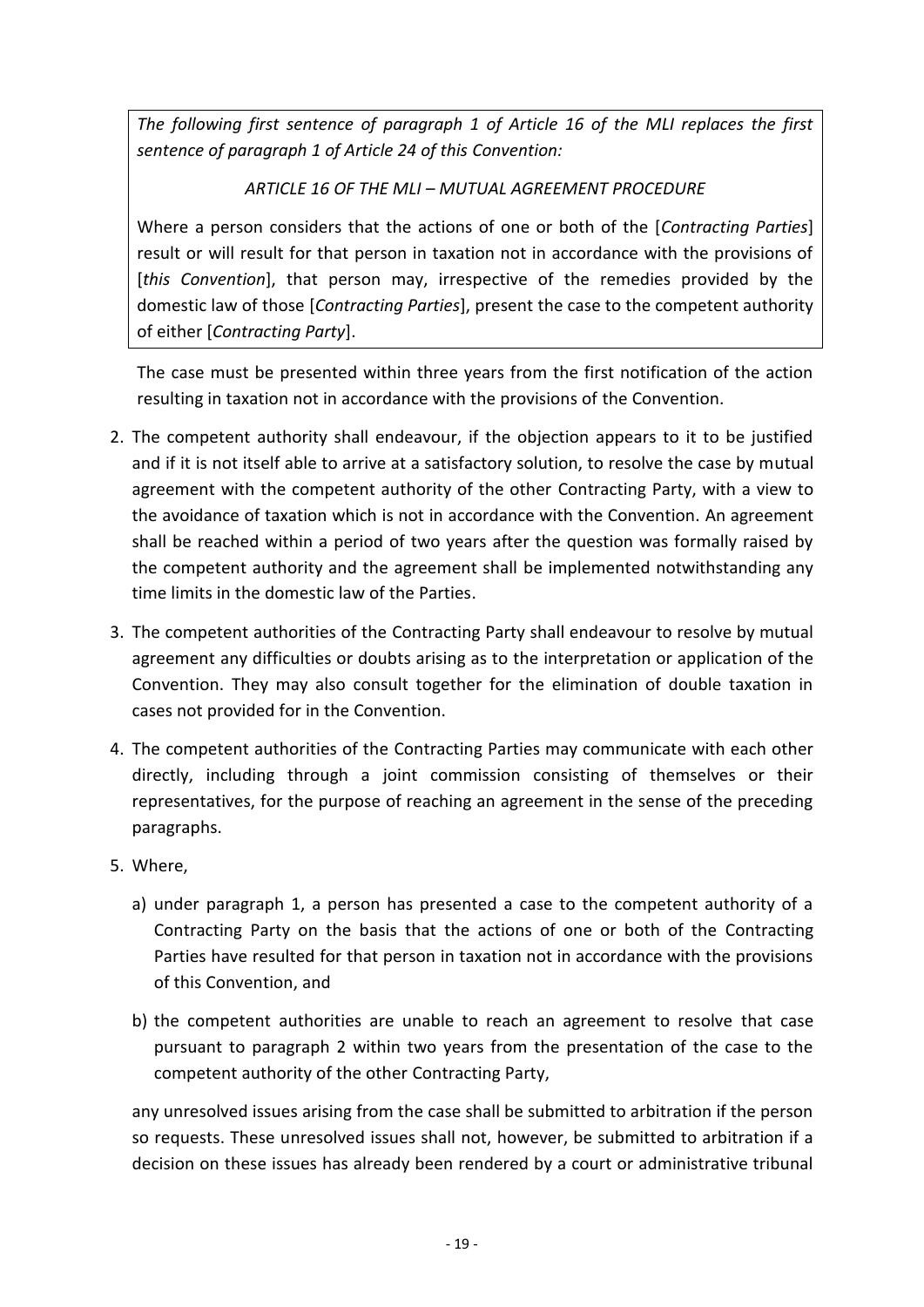of either Party. Unless a person directly affected by the case does not accept the mutual agreement that implements the arbitration decision, that decision shall be binding on both Contracting Parties and shall be implemented notwithstanding any time limits in the domestic laws of these Parties. The competent authorities of the Contracting Parties shall by mutual agreement settle the mode of application of this paragraph.

# **Article 25**

# **EXCHANGE OF INFORMATION**

- 1. The competent authorities of the Contracting Parties shall exchange such information as is foreseeably relevant for carrying out the provisions of this Convention or to the administration or enforcement of the domestic laws concerning taxes of every kind and description imposed on behalf of the Contracting Parties, or of their local authorities, insofar as the taxation thereunder is not contrary to the Convention. The exchange of information is not restricted by Articles 1 and 2.
- 2. Any information received under paragraph 1 by a Contracting Party shall be treated as secret in the same manner as information obtained under the domestic laws of that Party and shall be disclosed only to persons or authorities (including courts and administrative bodies) concerned with the assessment or collection of, the enforcement or prosecution in respect of, the determination of appeals in relation to the taxes referred to in paragraph 1, or the oversight of the above. Such persons or authorities shall use the information only for such purposes. They may disclose the information in public court proceedings or in judicial decisions.
- 3. In no case shall the provisions of paragraphs 1 and 2 be construed so as to impose on a Contracting Party the obligation:
	- a) to carry out administrative measures at variance with the laws and administrative practice of that or of the other Contracting Party;
	- b) to supply information which is not obtainable under the laws or in the normal course of the administration of that or of the other Contracting Party;
	- c) to supply information which would disclose any trade, business, industrial, commercial or professional secret or trade process, or information the disclosure of which would be contrary to public policy (ordre public).
- 4. If information is requested by a Contracting Party in accordance with this Article, the other Contracting Party shall use its information gathering measures to obtain the requested information, even though that other Party may not need such information for its own tax purposes. The obligation contained in the preceding sentence is subject to the limitations of paragraph 3 but in no case shall such limitations be construed to permit a Contracting Party to decline to supply information solely because it has no domestic interest in such information.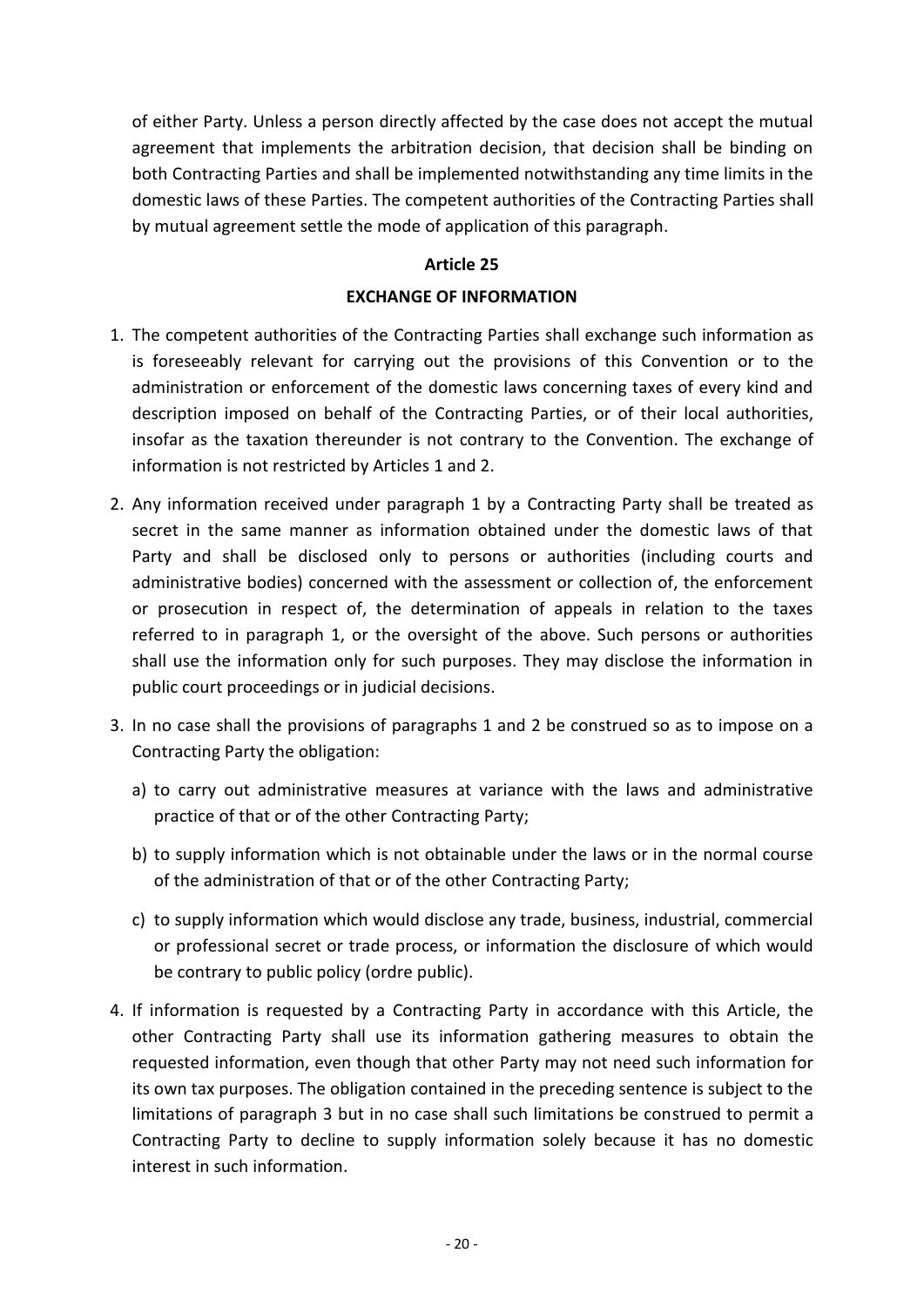5. In no case shall the provisions of paragraph 3 be construed to permit a Contracting Party to decline to supply information upon request solely because the information is held by a bank, other financial institution, nominee or person acting in an agency or a fiduciary capacity or because it relates to ownership interests in a person.

# **Article 26**

# **MEMBERS OF DIPLOMATIC MISSIONS AND CONSULAR POSTS**

Nothing in this Convention shall affect the fiscal privileges of members of diplomatic missions or consular posts under the general rules of international law or under the provisions of special agreements.

*The following paragraph 1 of Article 7 of the MLI applies and supersedes the provisions of this Convention:*

# *ARTICLE 7 OF THE MLI – PREVENTION OF TREATY ABUSE*

# (*Principal purposes test provision)*

Notwithstanding any provisions of [*the Convention*], a benefit under [*the Convention*] shall not be granted in respect of an item of income or capital if it is reasonable to conclude, having regard to all relevant facts and circumstances, that obtaining that benefit was one of the principal purposes of any arrangement or transaction that resulted directly or indirectly in that benefit, unless it is established that granting that benefit in these circumstances would be in accordance with the object and purpose of the relevant provisions of [*the Convention*].

*The following paragraph 4 of Article 7 of the MLI applies to paragraph 1 of Article 7 of the MLI:*

Where a benefit under [*the Convention*] is denied to a person under [*paragraph 1 of Article 7 of the MLI*], the competent authority of the [*Contracting Party*] that would otherwise have granted this benefit shall nevertheless treat that person as being entitled to this benefit, or to different benefits with respect to a specific item of income or capital, if such competent authority, upon request from that person and after consideration of the relevant facts and circumstances, determines that such benefits would have been granted to that person in the absence of the transaction or arrangement referred to in [*paragraph 1 of Article 7 of the MLI*]. The competent authority of the [*Contracting Party*] to which a request has been made under this paragraph by a resident of the other [*Contracting Party*] shall consult with the competent authority of that other [*Contracting Party*] before rejecting the request.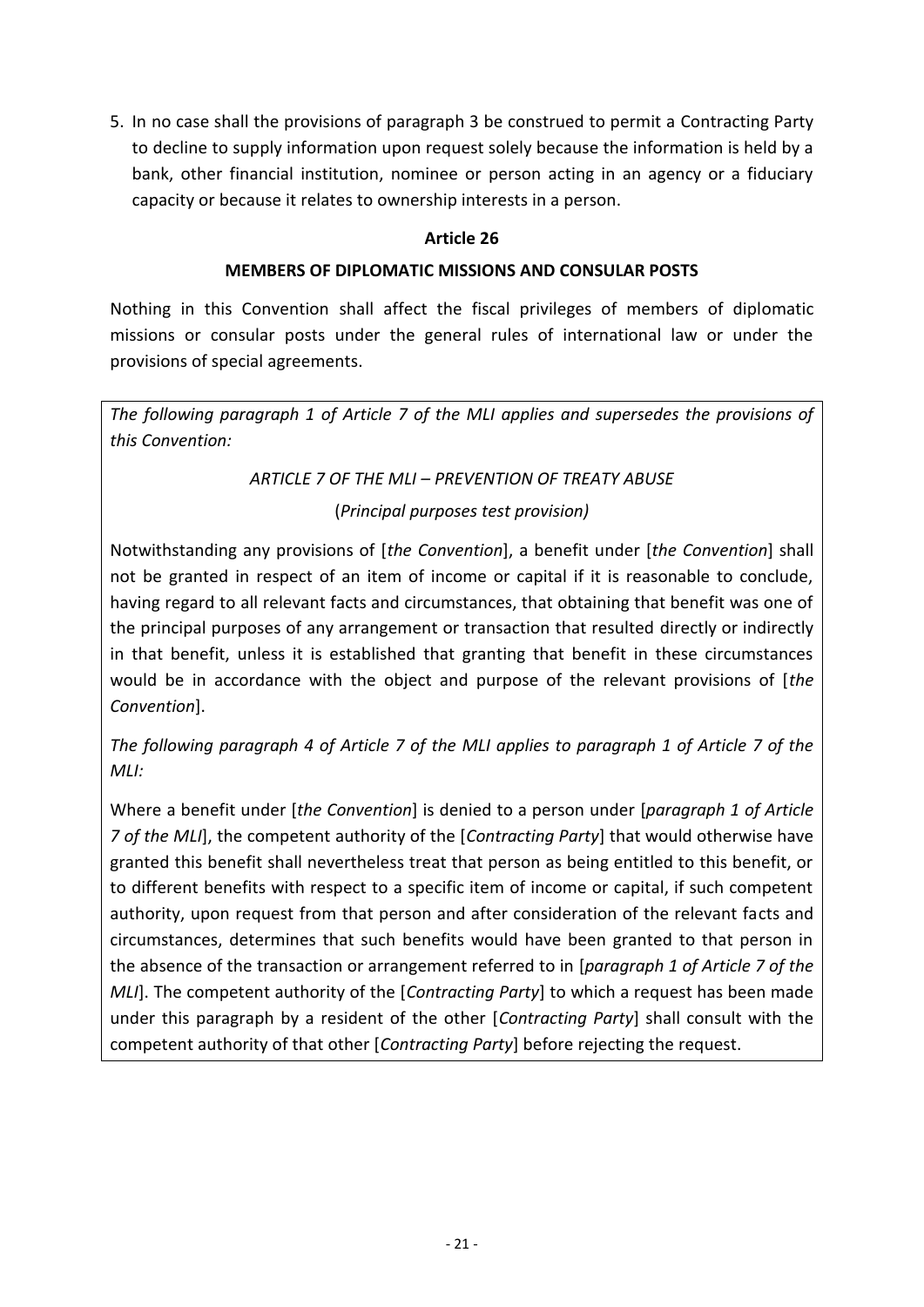#### **ENTRY INTO FORCE**

- 1. Each Party shall notify the other Party of the completion of the procedures required by its laws for the bringing into force of this Convention. The Convention shall enter into force on the date of the later of these notifications.
- 2. The Convention shall have effect:
	- a) in respect of taxes withheld at source, to income derived on or after the first day of January next following the year in which the Convention enters into force;
	- b) in respect of other taxes on income, and taxes on capital, to taxes chargeable for any taxation year beginning on or after the first day of January next following the year in which the Convention enters into force.

#### **Article 28**

#### **TERMINATION**

- 1. This Convention shall remain in force until terminated by a Contracting Party. Either Contracting Party may terminate the Convention by giving to the other Party written notice of termination at least six months before the end of any calendar year beginning after the expiration of a period of five years from the date of its entry into force.
- 2. The Convention shall cease to have effect:
	- a) in respect of taxes withheld at source, to income derived on or after the first day of January next following the year in which the notice is given;
	- b) in respect of other taxes on income, and taxes on capital, to taxes chargeable for any taxation year beginning on or after the first day of January next following the year in which the notice is given.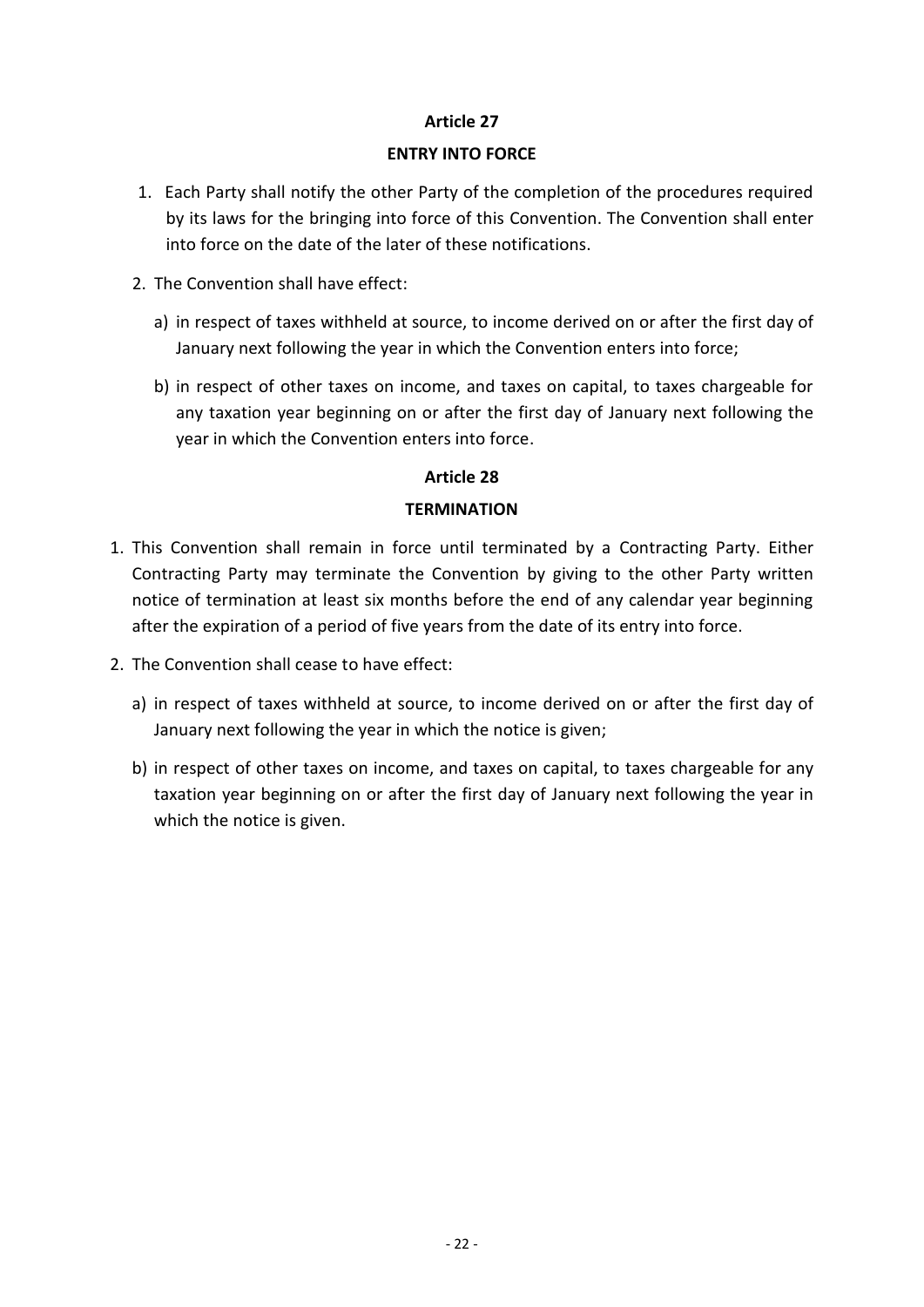#### **PROTOCOL**

At the moment of the signing of the Convention between the Grand Duchy of Luxembourg and Jersey for the avoidance of double taxation and the prevention of fiscal evasion with respect to taxes on income and on capital, both sides have agreed upon the following provisions, which shall form an integral part of the Convention:

## I. With reference to Article 4:

- 1. A collective investment vehicle which is established in a Contracting Party and that is treated as a body corporate for tax purposes in this Contracting Party shall be considered as a resident of the Contracting Party in which it is established and as the beneficial owner of the income it receives.
- 2. A collective investment vehicle which is established in a Contracting Party and that is not treated as a body corporate for tax purposes in this Contracting Party shall be considered as an individual who is resident of the Contracting Party in which it is established and as the beneficial owner of the income it receives.

# II. With reference to Article 25:

The competent authority of the requesting Party shall provide the following information to the competent authority of the requested Party when making a request for information under the Convention to demonstrate the foreseeable relevance of the information to the request:

- a) the identity of the person under examination or investigation;
- b) a statement of the information sought including its nature and the form in which the requesting Party wishes to receive the information from the requested Party;
- c) the tax purpose for which the information is sought;
- d) grounds for believing that the information requested is held in the requested Party or is in the possession or control of a person within the jurisdiction of the requested Party;
- e) to the extent known the name and address of any person believed to be in possession of the requested information;
- f) a statement that the requesting Party has pursued all means available in its own territory to obtain the information, except those that would give rise to disproportionate difficulties.

#### III. With reference to the Convention in general:

This Convention shall not affect the application of the provisions of the Agreement in the form of an exchange of letters on the taxation of savings income of  $13<sup>th</sup>$  May 2004 and 19<sup>th</sup> November 2004 between the Grand Duchy of Luxembourg and Jersey.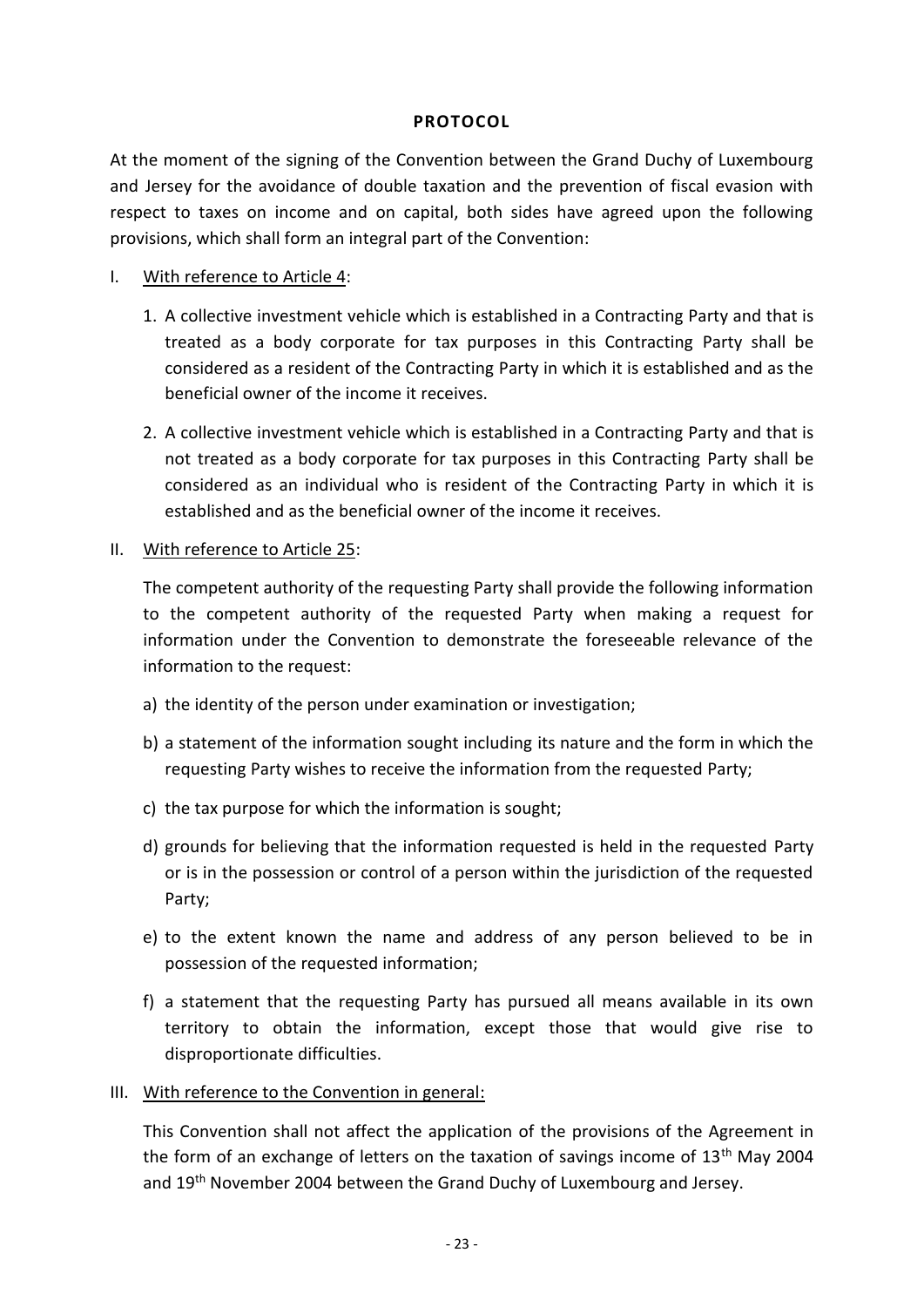#### **EXCHANGE OF NOTES**

Assistant Chief Minister

External Relations

Cyril Le Marquand House

St Helier, Jersey, JE4 8QT

Tel.: +44 (0)1534 440401

Ms Béatrice Kirsch

Chargé d'Affaires a.i. Embassy of the Grand Duchy of Luxembourg

London

SW1X 8SD

Dear Ms Kirsch,

I have the honour to acknowledge receipt of your Note of 17 April 2013, which reads as follows:

"I have the honour to refer to the Convention between the Government of the Grand Duchy of Luxembourg and the Government of Jersey for the Avoidance of Double Taxation and the Prevention of Fiscal Evasion with respect to taxes on Income and Capital, signed at London on the 17 April 2013 (the "Convention") and to propose on behalf of the Government of the Grand Duchy of Luxembourg the following understanding:

It is understood that Jersey source dividend income will be exempt from Luxembourg tax provided the Luxembourg company owns at least 10% of the capital of the Jersey company at the beginning of the accounting year and provided the Jersey company is subject to tax at a rate of at least 10,5%. The rate of 10,5% is based on the current interpretation in Luxembourg that an income tax rate corresponding to that in Luxembourg is 50% of the prevailing corporate tax rate which is currently 21%. This is publicly stated and cannot be varied. As a result the only Jersey entities in respect of which such an exemption would apply would be those subject to tax at 20%, at present being utility companies and those with property income. Any future reduction in Luxembourg tax to 20% or below would result in Jersey financial services companies which are currently subject to tax at 10% falling within this exemption.

In that case or if Luxembourg interprets in a different manner the interpretation of what a corresponding tax to a Luxembourg tax comprises so that dividends paid from companies paid from companies subject to Jersey tax at a rate lower than 10.5% become eligible for the exemption from Luxembourg tax, then Jersey would agree to exempt dividends flowing